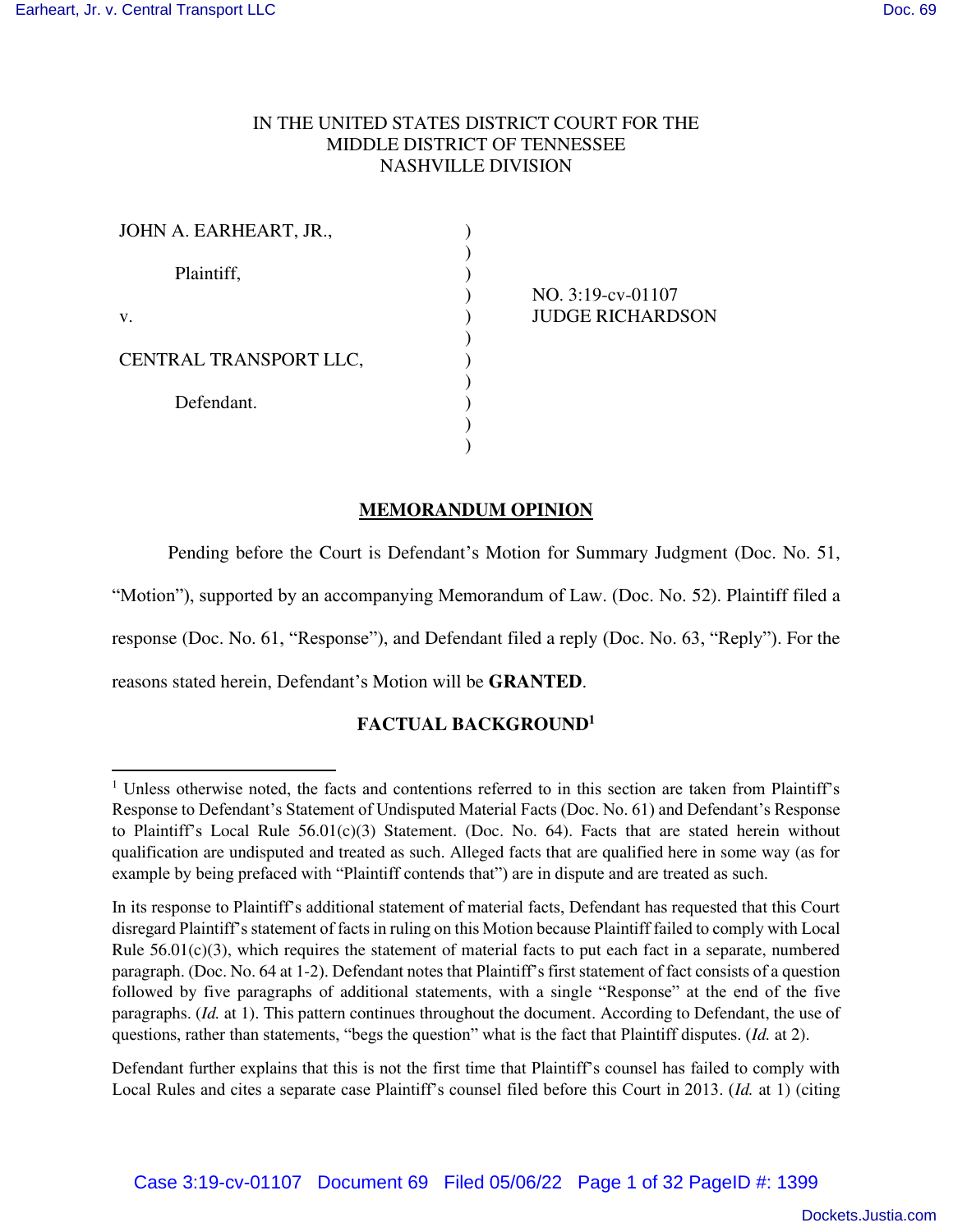### **I. Plaintiff's Employment with Defendant**

In April 2011, Plaintiff began working as a pickup and delivery ("P&D") driver for the company that would eventually become Central Transport LLC ("Central" or "Defendant"). (Doc. No. 61 at 1). In his position as a P&D driver, Plaintiff was responsible for picking up and delivering freight in a semi-truck throughout the greater Nashville, Tennessee area. (*Id.*). Plaintiff's duties as a P&D driver included not only driving, but also lifting and carrying packages. (*Id.* at 2). According to Plaintiff, lifting more than twenty pounds "obviously happen[ed]" depending on the day. (*Id.*).

### **II. Plaintiff's Injury, Subsequent Disability, and Medical Treatment**

On or about August 15, 2016, Plaintiff sustained a work-related injury when he fell while unloading his trailer at one of Defendant's client's facilities in Gallatin, Tennessee. (*Id.*) Specifically, Plaintiff attempted to jump into his trailer and slipped, causing him to fall "on [his] right knee, . . . push[ing] [his] knee up into [his] chest." (*Id.*). That same evening, Plaintiff reported his injury to Defendant. (*Id.*). The following day, Plaintiff sought medical treatment at Concentra Medical Center. (*Id.*).

Concentra<sup>2</sup> evaluated Plaintiff's hip and cleared him to return to "modified work activity" with the following restrictions: Plaintiff "may lift up to 20 pounds frequently; may push/pull up to

*Graves v. Mid South Waffles, Inc.*, Case No. 3:12-cv-0414, at Doc. No. 40 (M.D. Tenn. 2013)). In that case, Plaintiff's counsel used a similar format for a statement of additional facts that contained paragraphs of additional facts under each "header" question. In addition to illustrating a clear disregard for this Court's local rules, Plaintiff's counsel's question and multi-statement paragraph formatting makes it difficult for both the Court and opposing party to decipher what the actual alleged statement of material fact is.

Nonetheless, the Court presently declines to disregard Plaintiff's additional statement of facts due to noncompliance with the Local Rules. However, Plaintiff's counsel is encouraged to ensure strict compliance in future filings lest the undersigned (or another) judge be less forgiving.

 $2$  It is apparent that Concentra's actions referred to herein must have been undertaken on Concentra's behalf by one or more of its employees. Often, the identity of the applicable Concentra employees is left unclear by the parties, who instead refer generically to the actions of "Concentra." Where the parties have proceeded this way, the Court will do likewise herein,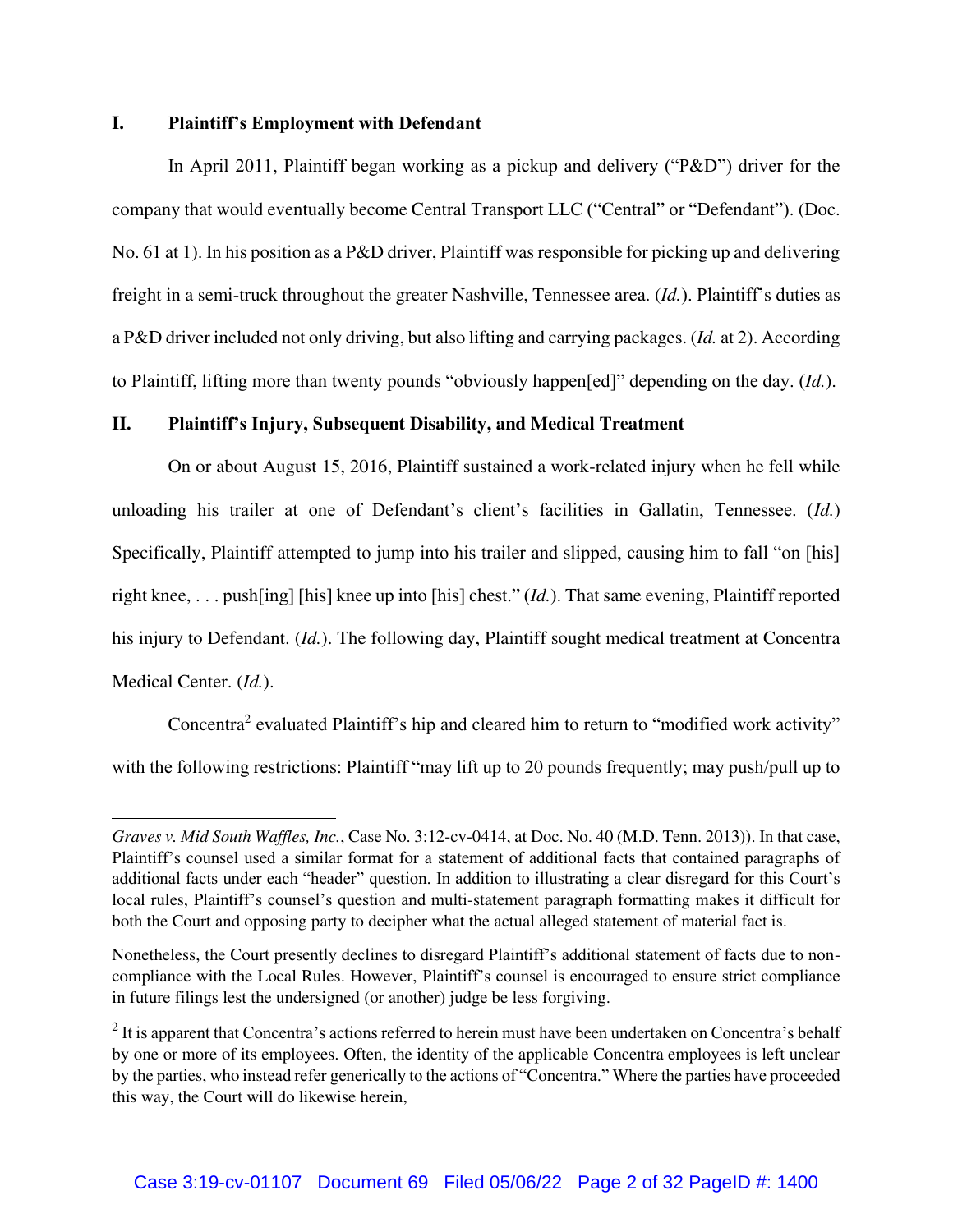20 pounds frequently; and may *not* drive company vehicle due to functional limitations." (*Id.*) (emphasis added). Because of these medical restrictions, Plaintiff was unable to perform his regular job functions as a P&D driver and returned to work at Central in a light duty capacity, where he performed clerical work, such as answering phones, filing paperwork, and performing yard checks at Defendant's Nashville terminal. (*Id.* at 3). Around that same time, Plaintiff applied for and received workers' compensation benefits through Cherokee Insurance Company ("Cherokee"), Defendant's insurance carrier for workers' compensation claims. (*Id.*).

In November 2016, Concentra referred Plaintiff to a hip specialist, Dr. Thomas Byrd, who became his treating physician. (Doc. Nos. 52 at 4; 60 at 2). On March 28, 2017, Plaintiff's lifting restriction was changed from twenty pounds to thirty pounds maximum, but Plaintiff's no-driving restriction were continued, and Plaintiff was further restricted from climbing. (Doc. No. 61 at 3). After undergoing noninvasive treatment, which failed to improve his condition, Plaintiff elected to undergo a fluoroscopy on his right hip on April 19, 2017. (*Id.* at 4). Following Plaintiff's hip surgery, he was out of work entirely for eleven months until March 2018. (*Id.*).

On or about February 27, 2018, Dr. Byrd cleared Plaintiff to return to light duty work with the following restrictions: "no bending, squatting, climbing, reaching or lifting greater than 20 pounds; no prolonged standing or walking with a 10 [to] 15 minute break every hour; and no prolonged sitting with a 10 [to] 15 minute break every 2 hours." (*Id.*). Plaintiff remained on these medical restrictions for the rest of his employment at Central. (*Id.*).

Upon returning to work at Central in March 2018, Plaintiff performed the same light duty work—answering phones, filing paperwork, and performing yard checks—that he did before his hip surgery, with the addition of some billing-related tasks. (*Id.* at 5) In or around June 2018, Plaintiff accepted an alternative light duty work assignment for Defendant at FiftyForward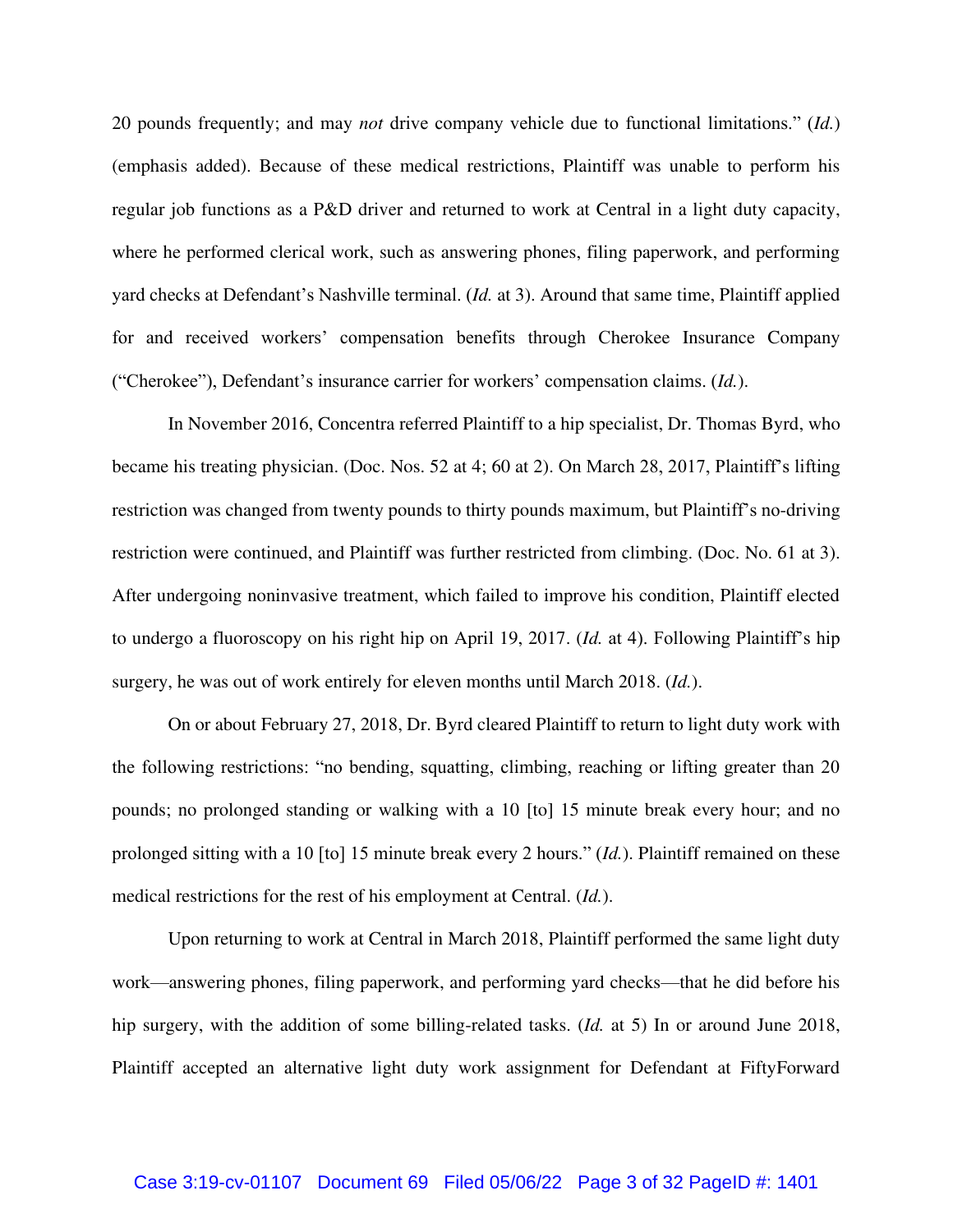Donelson Station ("FiftyForward").<sup>3</sup> (*Id.*). While Plaintiff worked offsite at FiftyForward, he remained Defendant's employee and performed much of the same light duty work that he previously performed at Central, including answering phones, handling member event signups, taking payments, and other clerical work. (*Id.*). During his time at FiftyForward, Plaintiff was still recovering from his hip injury and agreed to perform tasks that were consistent with the restrictions assigned by his medical provider. (*Id.*).

In or around May 2018, when Plaintiff's hip treatment "wasn't going anywhere," Dr. Byrd recommended that Plaintiff have his back examined. (*Id.*). Plaintiff was evaluated by Dr. Malcolm Baxter, an independent medical examiner ("IME"), on October 25, 2018. (*Id.* at 6). According to Dr. Baxter's report, Plaintiff did not require any further hip treatment, because "any further treatment for the hip would be based on an arthritic-type diagnosis, which [Plaintiff] clearly had prior to his injury." (*Id.*). Plaintiff understood that Dr. Baxter was continuing the same medical restrictions, including the no-driving restriction, that were initially set by Concentra. (*Id.* at 7). On November 19, 2018, Plaintiff received a nerve evaluation from Dr. William Strickland, who found "no objective evidence of a work-related injury from a neurologic perspective." (*Id.*).

### **III. Plaintiff's Separation<sup>4</sup>**

While performing light-duty work at FiftyForward on December 18, 2018, Plaintiff received a call in the morning from Mike Gehringer, the claims adjuster from Cherokee who

<sup>&</sup>lt;sup>3</sup> Neither party offers an explanation as to how FiftyForward Donelson Station is related to Central Transport LLC. However, it is clear there must be some relationship, as Plaintiff remained Defendant's employee while working at FiftyForward. (Doc. No. 61 at 5).

<sup>&</sup>lt;sup>4</sup> The Court recognize that the parties dispute whether the word "termination" accurately describes what happened at the end of Plaintiff's employment with Defendant. Though the fact that Plaintiff's employment with Defendant came to an end is undisputed, Defendant contends that Plaintiff voluntarily resigned, while Plaintiff argues he was terminated. For that reason, the Court herein will use the term "separation" to make neutral references to the cessation of Plaintiff's employment.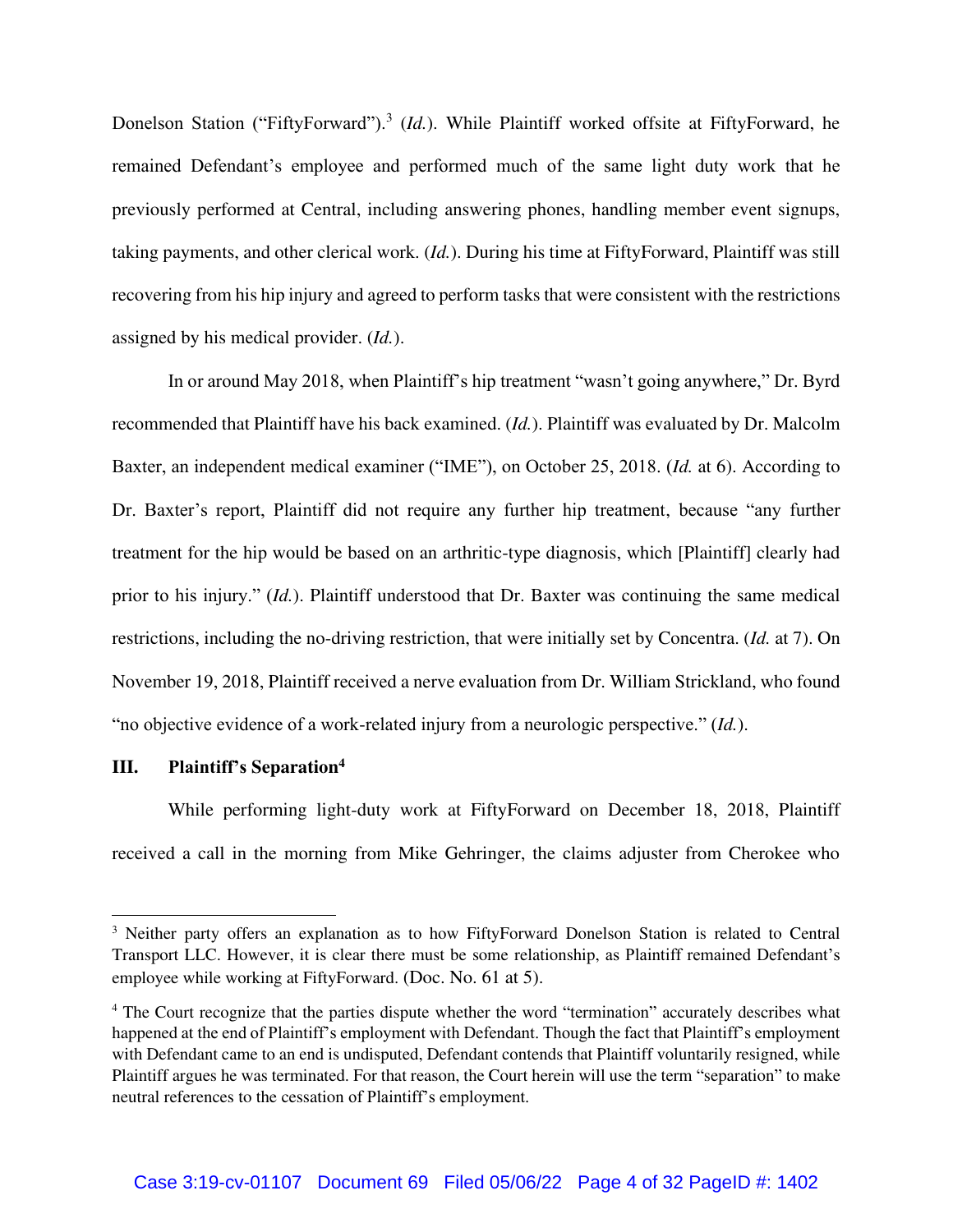handled Plaintiff's workers' compensation claim. (*Id.* at 8). Gehringer informed Plaintiff that he was "released" to his regular duties and instructed Plaintiff to contact Defendant for more information. (*Id.*; Doc. No. 64 at 7). After his call with Gehringer, Plaintiff immediately spoke with Billy Dodson, one of Plaintiff's supervisors at Central, and informed Dodson that he would come back to work the next day. (Doc. Nos. 61 at 8; 64 at 5, 15). Defendant contends that Dodson then communicated his conversation with Plaintiff to Dean Kuska. (Doc. No. 52 at 6). Kuska is the individual responsible for processing workers' compensation claims at Central. (Doc. Nos. 60 at 14; 64 at 16). After speaking with Dodson, Plaintiff alleges, he then spoke with Matt Combs, Central's Regional Employer Relations and Staffing Manager and Human Resources manager for the Nashville terminal, (Doc. No. 64 at 4), and Steve Skelley, Plaintiff's afternoon shift supervisor in 2016. (*Id.*). Plaintiff alleges that he separately informed Combs and Skelley that he would take paid time off ("PTO") on December 19, 20, and 21. (Doc. No. 61 at 10). Both Combs and Skelley testified that they did not recall speaking to Plaintiff on December 18, 2018, and that they would not have advised him to take PTO as they did not handle those requests. (*Id.*). Defendant contends that Kuska never received any PTO requests from Plaintiff, nor from anyone making a request on Plaintiff's behalf, for December 19, 20, or  $21<sup>5</sup>$  (Doc. No. 61 at 11).

Plaintiff did not report to Central on December 19, 20, or 21, 2018 (*Id.*). According to Central's Attendance Policy, which is "conspicuously" posted in its driver guide, on the employee notice board at the terminal, and on a "fair treatment" poster at the terminal, Central considers three consecutive no-call/no-shows to be a voluntary resignation. (*Id.* at 11-12). After Plaintiff did

 $<sup>5</sup>$  Plaintiff disputes this fact, citing to his timesheet for the week of December 17, 2018, where Plaintiff has</sup> written in "PTO" on December 19, 20, and 21. (Doc. Nos. 61 at 11; 61-7). Plaintiff contends the timesheet was to be faxed to an administrator in Central's corporate safety department and to Gehringer (*id.*) but fails to explain why the timesheet and the fact that it was to be faxed to these individuals makes it disputed that Kuska in particular never received any PTO requests from Plaintiff.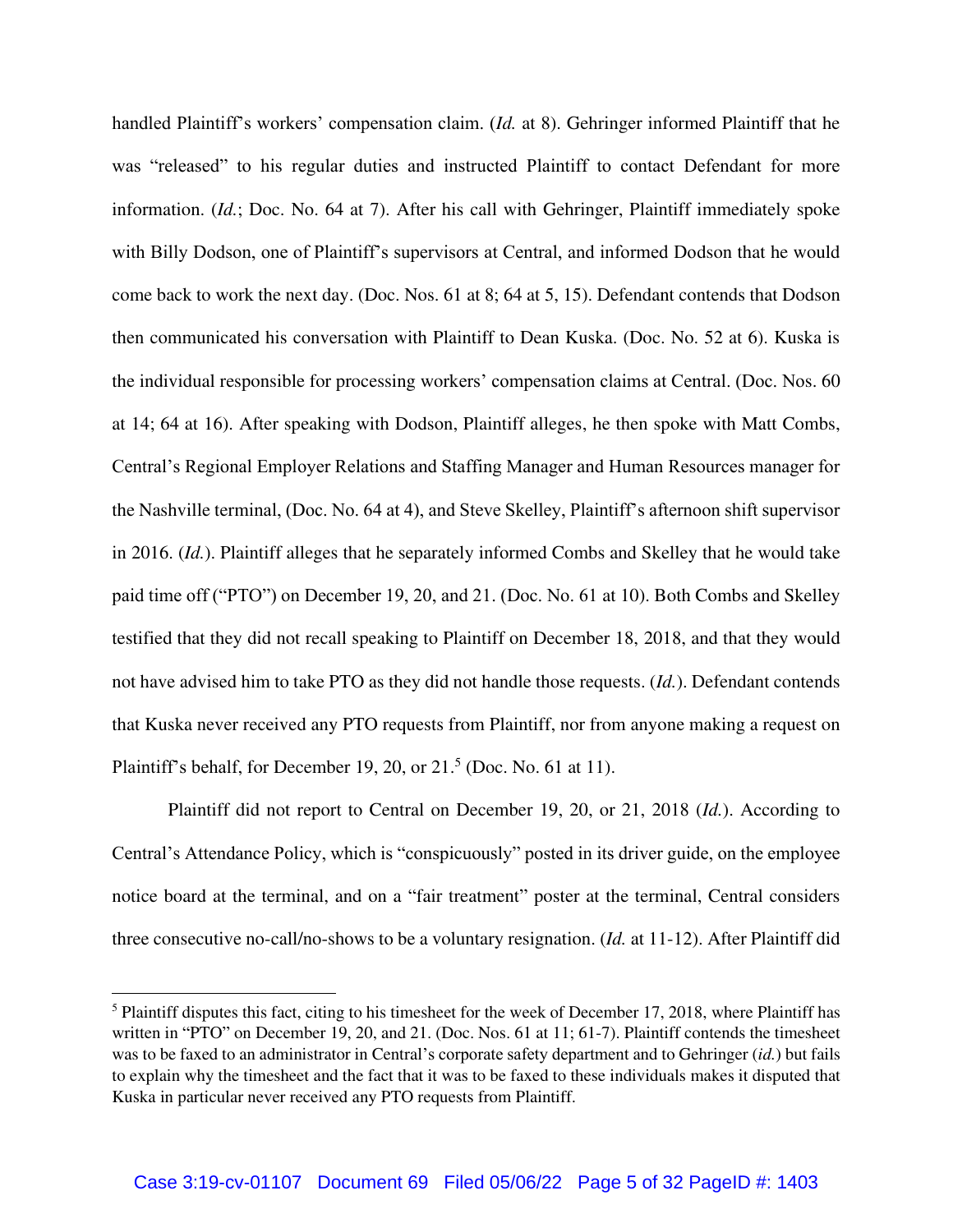not show up to work for three days, Defendant stated that it considered Plaintiff a no-call/no show under its attendance policy and processed Plaintiff as a voluntary resignation. (Doc. No. 64 at 13, 15). Nonetheless, Plaintiff reported to Central on December 26, 2018, where he worked 3.5 hours before being told to go home. (*Id.* at 20). On January 2, 2019, Plaintiff received a letter from Defendant informing him of his processed separation.<sup>6</sup> (Doc. Nos. 52 at 8; 60 at 6).

Plaintiff described his medical condition at the time of his separation as involving "back and hip pain" that affected his everyday quality of life, "from climbing stairs and standing, sitting, and walking too long." (Doc. No. 61 at 22). At the time of his separation, Plaintiff remained on the same medical restrictions set by Dr. Byrd in February 2018. (*Id.*). Because of his medical restrictions and physical limitations, Plaintiff was unable to and did not drive a truck or perform the essential functions of his job as a P&D driver from the date of his injury in August 2016 through the date of his separation with Defendant. (*Id.* at 23).

#### **PROCEDURAL BACKGROUND**

Plaintiff filed the present action in Davidson Circuit Court on November 6, 2019. (Doc. No. 1-1). The original complaint listed two causes of action: retaliatory discharge under the Tennessee Workers' Compensation Law a/k/a Tennessee Workers' Compensation Act ("TWCA") and disability discrimination under the Tennessee Disability Act ("TDA"). (*Id.* at 8-9). On December 11, 2019, Defendant removed the case to federal court based on diversity jurisdiction. (Doc. No 1). Plaintiff then filed an amended complaint ("Amended Complaint") on July 7, 2020 in which Plaintiff restated the two original claims and added an Americans with Disabilities Act

<sup>&</sup>lt;sup>6</sup> The letter noted that Defendant had processed Plaintiff in its system as a voluntary resignation, with his last day being December 13, 2018. (Doc. No. 60-8 at 1). However, Defendant has acknowledged that this date was erroneous "due to a clerical error" and Plaintiff performed light duty at FiftyForward until December 18. 2018. (Doc. No. 52 at 8, n.5).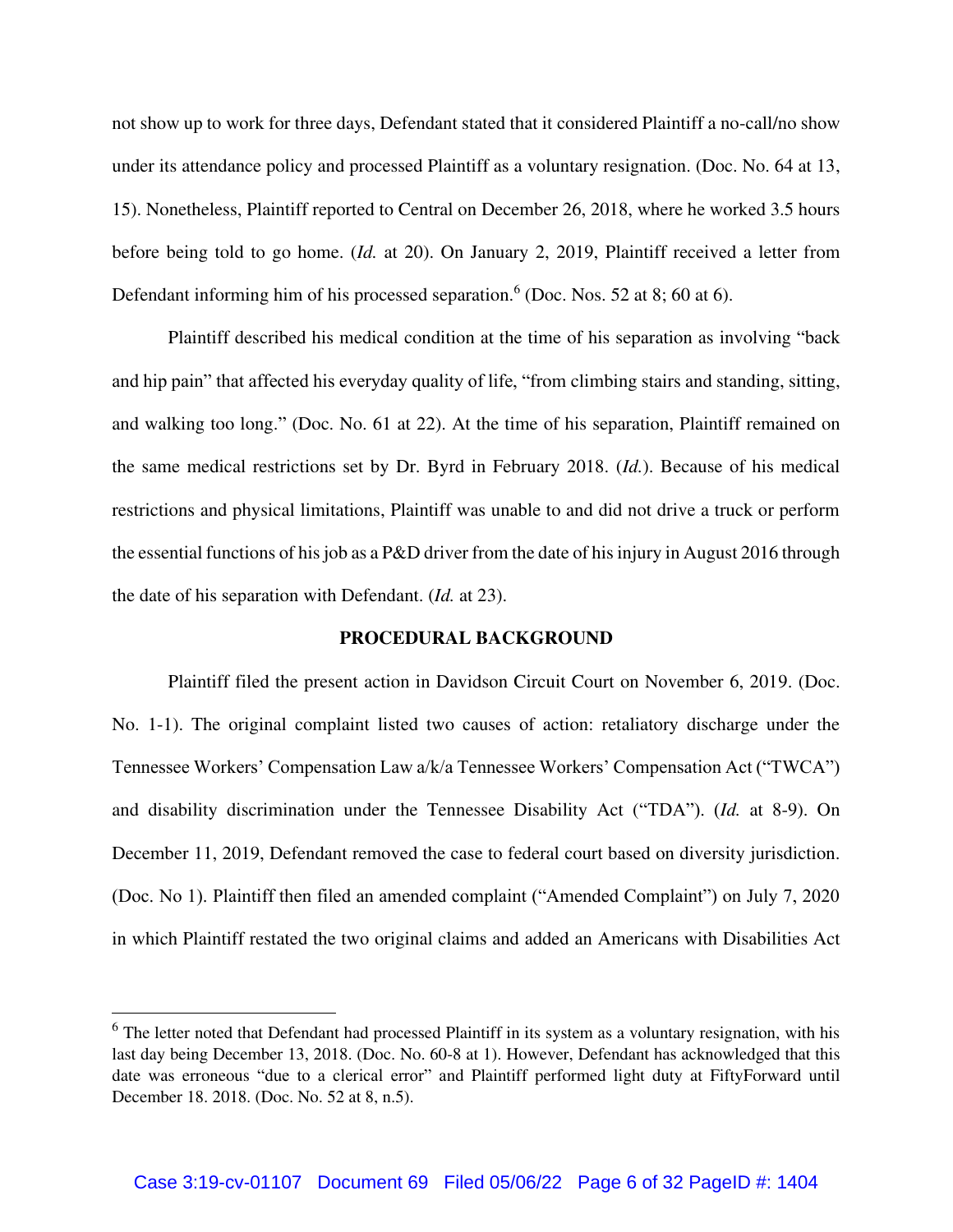("ADA") claim. (Doc. No. 29 at ¶ 32). Plaintiff specifically alleges Defendant terminated him "'for filing a work comp claim' and 'need[ing] treatment for [his] back.'" (Doc. No. 61 at 23).

Defendant filed the present Motion on June 18, 2021 requesting summary judgment as to Plaintiff's ADA disability discrimination claim and retaliatory discharge claim. (Doc. No. 52). Defendant did not move for summary judgment as to Plaintiff's TDA claim, arguing in its Reply that "Plaintiff did not maintain any separate TDA claim" in his Amended Complaint. (Doc. No. 63 at 2). However, the Court found that Plaintiff's Amended Complaint did appear to allege both an ADA claim and a TDA claim. Subsequently, on March 28, 2022, the Court notified the parties that it was considering granting summary judgment *sua sponte* as to Plaintiff's TDA claim on the basis that Plaintiff could not raise a genuine dispute as to whether he is "qualified for [his] position." (Doc. No. 66). In accordance with Sixth Circuit practice, the Court provided Plaintiff the opportunity to submit additional briefing and/or evidence on the TDA claim. *See Shelby Cnty. Health Care Corp. v. S. Council of Indus. Workers Health & Welfare Tr. Fund*, 203 F.3d 926, 931 (6th Cir. 2000) (citing *Employers Ins. of Wausau v. Petroleum Specialties, Inc*., 69 F.3d 98, 105 (6th Cir. 1995)). On April 15, 2022, Plaintiff submitted both additional briefing (Doc. No. 67) and evidence (Doc. No. 68), and his TDA claim is now ripe for review.

#### **SUMMARY JUDGMENT STANDARD**

Summary judgment is appropriate where there is no genuine issue as to any material fact and the movant is entitled to judgment as a matter of law. Fed. R. Civ. P. 56(c). "By its very terms, this standard provides that the mere existence of *some* alleged factual dispute between the parties will not defeat an otherwise properly supported motion for summary judgment; the requirement is that there be no *genuine* issue of *material* fact." *Anderson v. Liberty Lobby, Inc.*, 477 U.S. 242, 247-48 (1986). In other words, even if genuine, a factual dispute that is irrelevant or unnecessary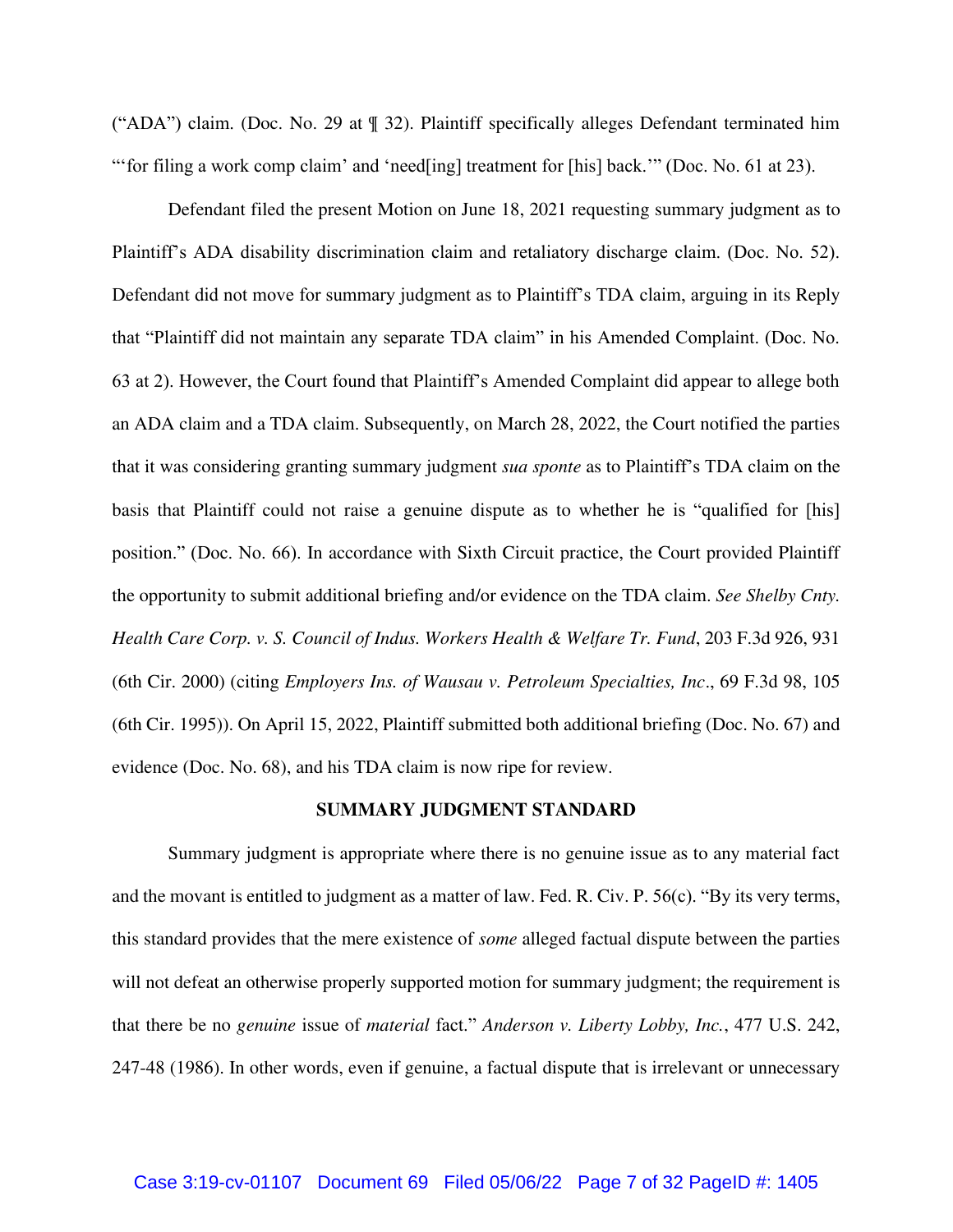under applicable law is of no value in defeating a motion for summary judgment. *See id.* at 248. On the other hand, "summary judgment will not lie if the dispute about a material fact is 'genuine[.]'" *Id.* 

A fact is "material" within the meaning of Rule 56(c) "if its proof or disproof might affect the outcome of the suit under the governing substantive law." *Id*. A genuine dispute of material fact exists if the evidence is such that a reasonable jury could return a verdict for the non-moving party. *Harris v. Klare*, 902 F.3d 630, 634-35 (6th Cir. 2018).

The party bringing the summary judgment motion has the initial burden of identifying portions of the record that demonstrate the absence of a genuine dispute over material facts. *Pittman v. Experian Info. Sols., Inc*., 901 F.3d 619, 627-28 (6th Cir. 2018) (quoting *Celotex Corp. v. Catrett*, 477 U.S. 317, 323 (1986)). Alternatively, the moving party may meet its initial burden by otherwise "show[ing]"—even without citing materials of record—that the nonmovant "cannot produce admissible evidence to support a material fact (for example, the existence of an element of a nonmovant plaintiff's claim)." Fed R. Civ. P.  $56(c)(1)(B)$ . If the summary judgment movant meets its initial burden, then in response the non-moving party must set forth specific facts showing that there is a genuine issue for trial. *Pittman*, 901 F.3d at 628.<sup>7</sup>

 Consistent with the above observations made specifically about a defendant-movant seeking summary judgment on a plaintiff's claims, any party asserting that a fact cannot be or genuinely is disputed—i.e., any party seeking summary judgment and any party opposing summary judgment, respectively—can support the assertion either by: (a) citing to materials in the record, including, but not limited to, depositions, documents, affidavits, or declarations, Fed. R.

 $7$  Courts (appropriately) at times refer interchangeably to a party being able to raise a genuine issue as to fact and a reasonable jury being able to find in the party's favor on that fact, and this Court does likewise.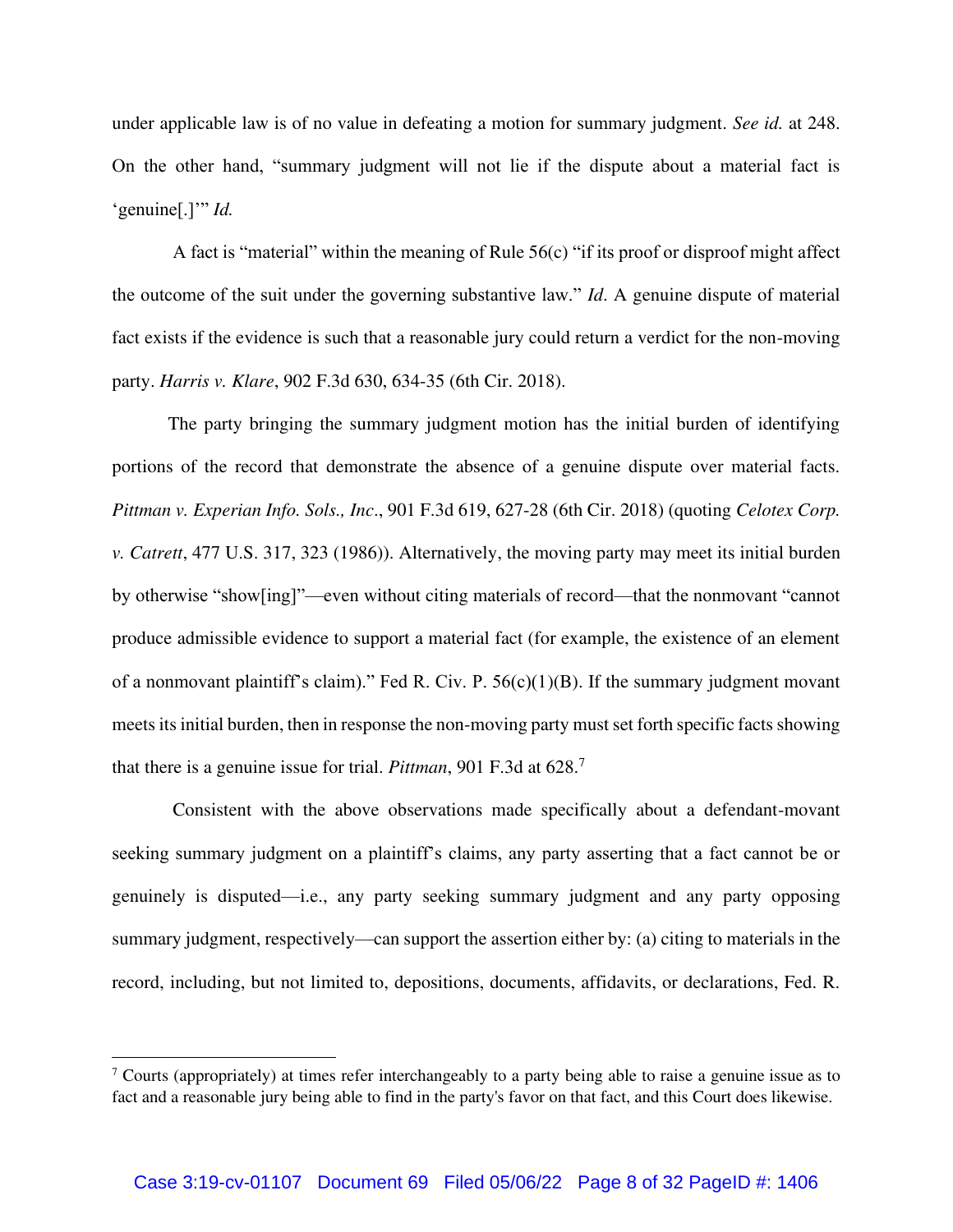Civ. P.  $56(c)(1)(A)$ , or (b) "showing" (i) that the adverse party cannot produce admissible evidence to raise a genuine dispute as to that fact or (ii) that contrary to the claim of the adverse party, the materials cited by the adverse party do not actually establish the absence or presence (as the case may be) of a genuine dispute as to that fact.

In reviewing a motion for summary judgment, this court must view the evidence in the light most favorable to the non-moving party. *Tlapanco v. Elges*, 969 F.3d 638, 647 (6th Cir. 2020) (quoting *Anderson*, 477 U.S. at 248). Likewise, the court should view the facts and draw all reasonable inferences in favor of the non-moving party. *Pittman*, 901 F.3d at 628. Credibility judgments and weighing of evidence are improper. *Hostettler v. College of Wooster*, 895 F.3d 844, 852 (6th Cir. 2018). As noted above, where there is a genuine dispute as to any material fact, summary judgment is not appropriate. *Id*. The court determines whether sufficient evidence has been presented to make the issue of fact a proper jury question. *Id*. The mere existence of a scintilla of evidence in support of the non-moving party's position will be insufficient to survive summary judgment; rather, there must be evidence upon which the jury could reasonably find for the nonmoving party. *Rodgers v. Banks*, 344 F.3d 587, 595 (6th Cir. 2003).

On a motion for summary judgment, a party may object that the supporting materials specified by its opponent "cannot be presented in a form that would be admissible in evidence." Fed. R. Civ. P. 56(c)(2). Upon such an objection, the proponent of the supporting material must show that the material is admissible as presented or explain how it could be presented in a form that would be admissible. *Thomas v. Haslam*, 303 F. Supp. 3d 585, 624 (M.D. Tenn. 2018); *Mangum v. Repp*, 2017 WL 57792 at \*5 (6th Cir. Jan. 5, 2017) (citing Fed. R. Civ. P. 56(c) advisory committee's note to 2010 amendment).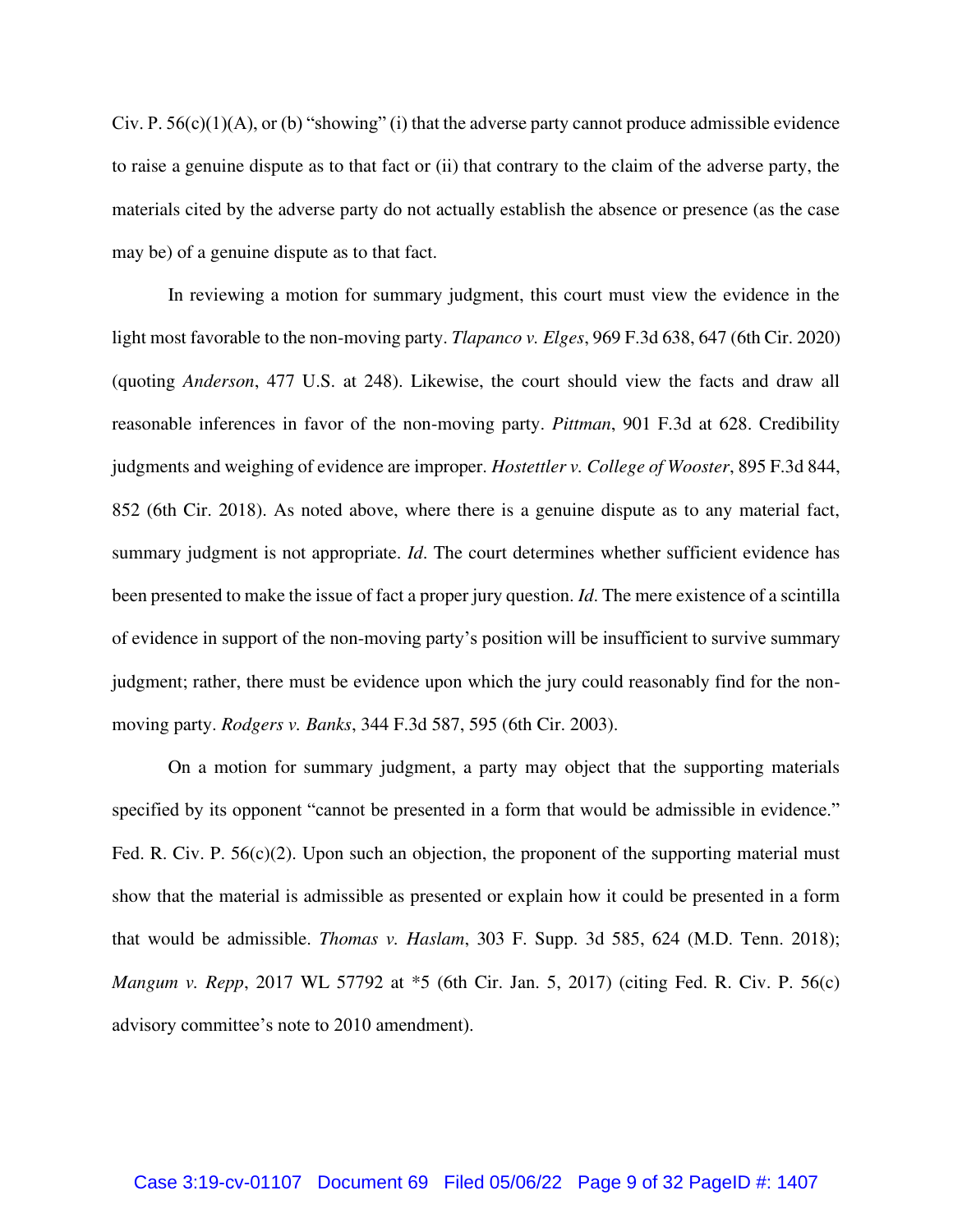The Court will take a moment here to discuss the *McDonnell Douglas* standard and its applicability to motions for summary judgment in the context of employment-discrimination claims in the federal judicial system. The burden-shifting approach in *McDonnell Douglas* applies only to discrimination or retaliation claims premised on indirect-evidence.<sup>8</sup> *Redlin v. Grosse Pointe Pub. Sch. Sys*., 921 F.3d 599, 606–07 (6th Cir. 2019). The undersigned has recently explained:

When a defendant-movant challenges a plaintiff's ability to reach a jury on an indirect-evidence theory of employment discrimination, there are a number of steps potentially implicated, though not all of them necessarily need be addressed in the analysis. The number of steps to be addressed depends on whether the defendant-movant seeks to prevail at the first step, or at the second and third step, or at both the first step and the second and third step . . .

To prevail at the first step of *McDonnell-Douglas*, the defendant, as the summary-judgment movant, must meet its initial burden of showing an absence of evidence from which a reasonable jury could find the plaintiff established a *prima facie* case. *E.g., Banks v. State of Ohio*, No. 94–3866, 1995 WL 118993, \* 2 (6th Cir. Mar. 20, 1995). If the defendant does so, then the burden shifts to the plaintiff to show that at trial it could "make out a *prima facie* case of discrimination by a preponderance of the evidence." *Redlin*, 921 F.3d at 606. If the plaintiff fails to succeed here, then the plaintiff suffers summary judgment in favor of the defendant on the claim. But if the plaintiff succeeds here, defendant does not prevail at the first step and is relegated to try instead to prevail at the second and third steps of *McDonnell-Douglas.* 

At the second step, the defendant-movant has the burden (of production only) to show a legitimate and non-discriminatory reason for its action(s). *Brown*, 814 F. App'x at 80 (noting, on the defendant's motion for summary judgment that it is a "burden of production [that potentially] shifts to the defendant to show a legitimate, nondiscriminatory reason for the way it treated the plaintiff"). If the defendant successfully shows evidence of a non-discriminatory reason for its alleged discriminatory act, the court proceeds to the third step, where "the plaintiff must rebut the proffered reason by producing evidence from a which a reasonable jury could conclude that the proffered reason is actually a pretext" for unlawful

<sup>&</sup>lt;sup>8</sup> "Direct evidence is such that, if true, requires the conclusion that unlawful retaliation [or discrimination] was a motivating factor without any inferences or presumptions." *Banks v. Bosch Rexroth Corp*., 15 F. Supp. 3d 681, 693 (E.D. Ky. 2014), *aff'd*, 610 F. App'x 519 (6th Cir. 2015) (citing *Norbuta v. Loctite Corp*., 181 F.3d 102 (6th Cir. 1999)). Indirect evidence, accordingly, is evidence that requires the court to make inferences to conclude that retaliation or discrimination was the motivator for an adverse employment action.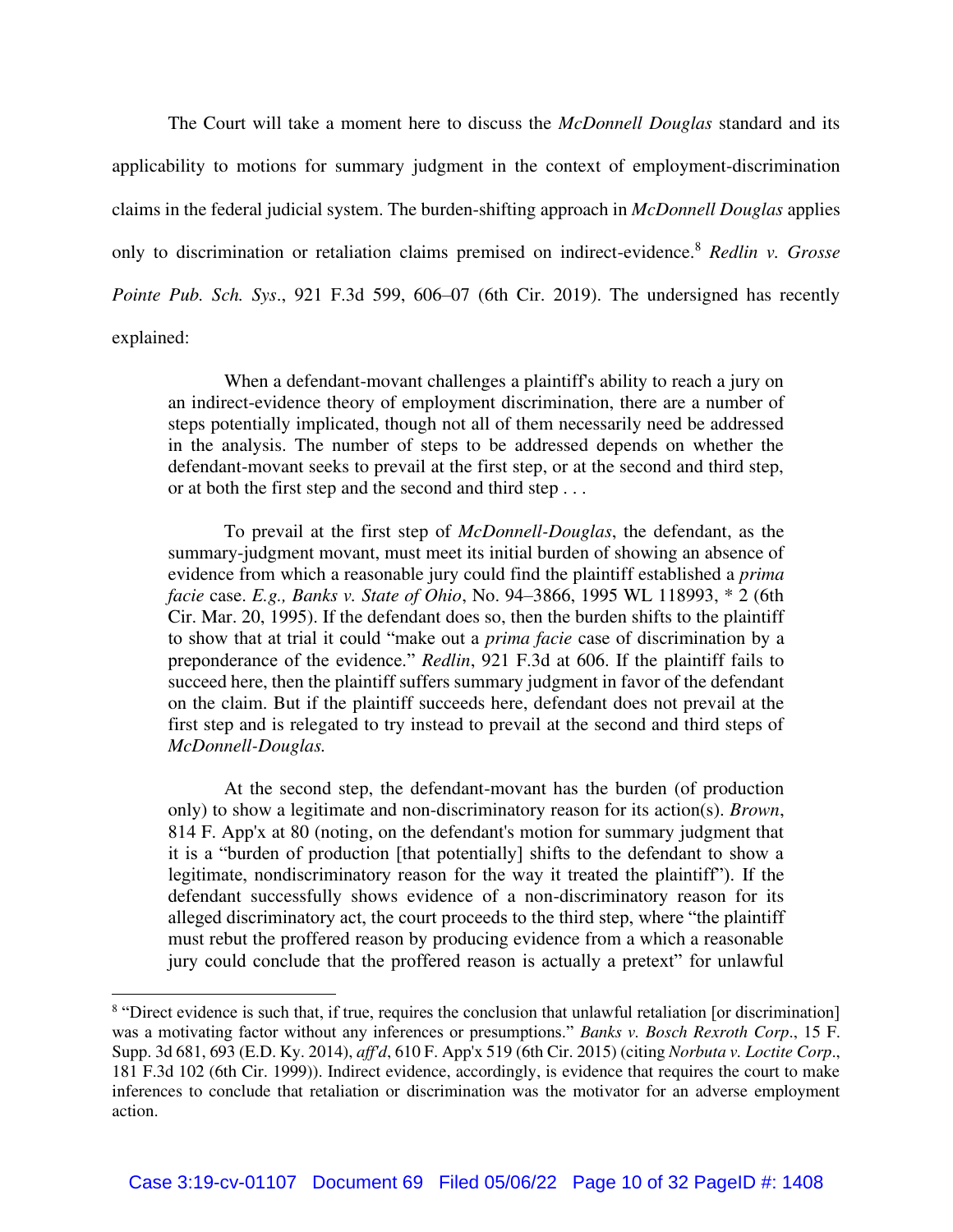discrimination. *Willard v. Huntington Ford, Inc.*, 952 F.3d 795, 807 (6th Cir. 2020) (quotations omitted).

*Veith v. Tyson Fresh Meat, Inc*., No. 3:19-CV-01065, 2022 WL 891836, at \*9-10 (M.D. Tenn. Mar. 25, 2022). As will be further discussed below, Plaintiff's claims are premised (solely) on indirect evidence and thus subject to the *McDonnell Douglas* framework.

#### **DISCUSSION**

## **I. Plaintiff's ADA Claim for Disability Discrimination**

The ADA, as amended by the Americans with Disabilities Amendments Act, prohibits employers from discriminating against a qualified individual on the basis of disability. 42 U.S.C. § 12112. Plaintiff's Amended Complaint alleges Defendant discriminated against him due to his disability when Defendant allegedly terminated him from his position of employment. Disability discrimination claims can be premised on direct or indirect evidence, but here Plaintiff makes no argument that he has direct evidence of disability discrimination, and the Court did not find any in its review. Accordingly, Plaintiff's disability discrimination claim will be evaluated solely under the indirect-evidence framework of *McDonnell Douglas* as outlined above.

To establish an indirect-evidence *prima facie* case of ADA disability discrimination, a plaintiff must show:

(1) she was "disabled" within the meaning of the Act; (2) she was qualified for the position, with or without an accommodation; (3) she suffered an adverse employment decision with regard to the position in question; and (4) a non-disabled person replaced her or was selected for the position that the disabled person had sought

*Kocsis v. Multi-Care Management, Inc.*, 97 F. 3d 876, 882 (6th Cir, 1996). Although *Kocsis* did not so state, later cases have clarified that the plaintiff must also show that the defendant knew of the plaintiff's disability. *See, e.g.*, *Becker v. Elmwood Loc. Sch. Dist.*, 519 F. App'x 339, 342 (6th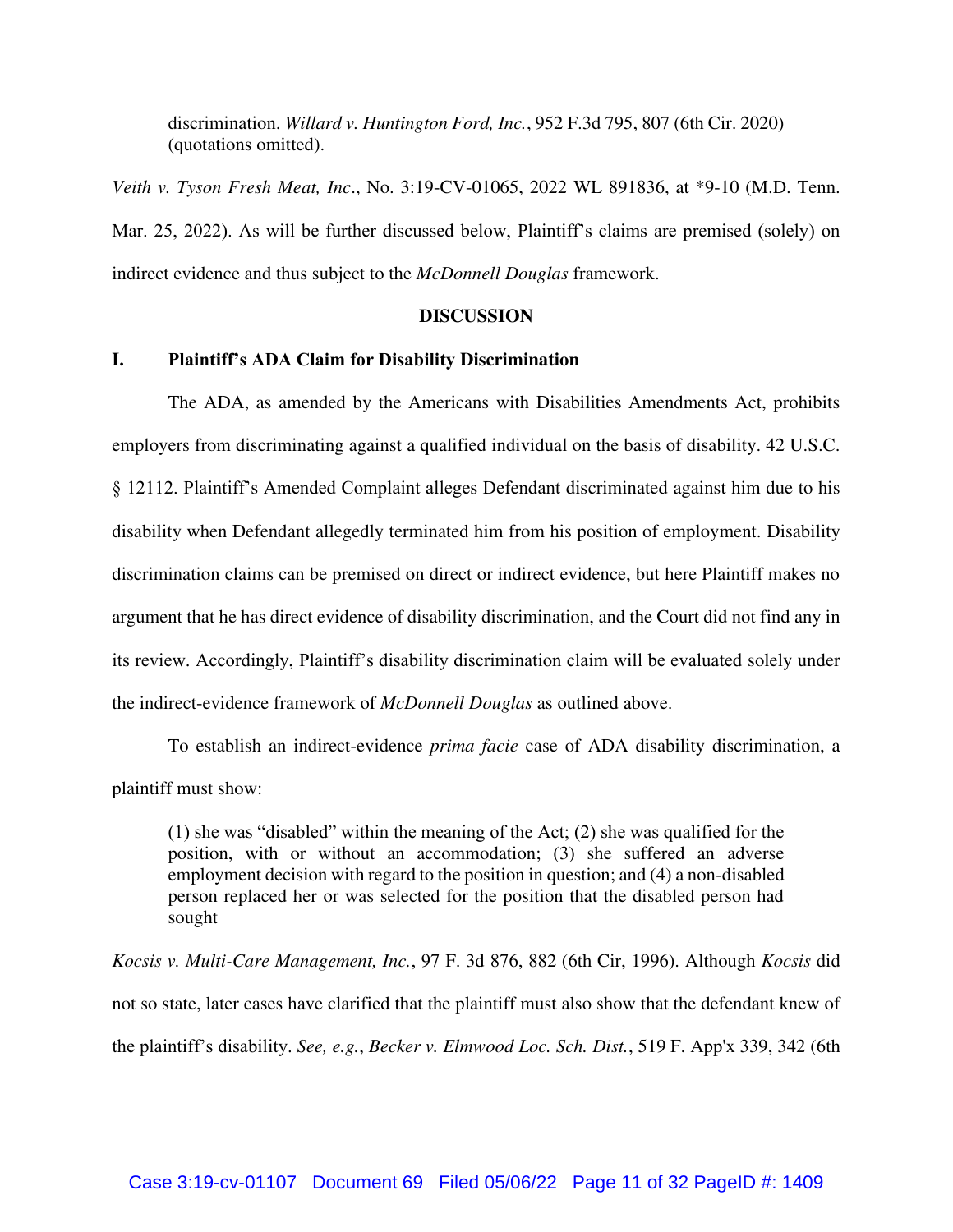Cir. 2013) (citing *Whitfield v. v. Tenn.*, 639 F.3d 253, 259 (6th Cir. 2011)).<sup>9</sup> Also, although *Kocsis*  did not so state, a plaintiff who (though not qualified without an accommodation) seeks to establish the second element by showing that he is qualified *with* an accommodation must show that the accommodation is *reasonable*; in other words, the reference to "an accommodation" in the second element is actually a reference only to a "reasonable" accommodation. *See Whitfield*, 639 F.3d at 259.

When a defendant-movant challenges a plaintiff's ability to reach a jury on an indirectevidence theory of disability discrimination, there are a number of steps potentially implicated, though not all of them necessarily need be addressed in the analysis. The number of steps to be addressed depends in part on whether the defendant-movant seeks to prevail at the first step or at the second and third step, or both the first and the second and third steps, of *McDonnell Douglas*. Here, Defendant attempts to prevail at the first step and at the second and third step. Defendant first argues that Plaintiff cannot raise a genuine dispute as to the second element of an indirectevidence case of disability discrimination (that Plaintiff is qualified to perform the essential functions of the P&D driver position).

To prevail at the first step, Defendant must meet its initial burden of showing preliminarily an absence of evidence from which a reasonable jury could find the plaintiff established a *prima* 

<sup>&</sup>lt;sup>9</sup> In these cases, the Sixth Circuit used the term "qualified," rather than "otherwise qualified," to refer to the second element. In other cases, the Sixth Circuit used the term "otherwise qualified" in such context. For particular reasons the undersigned need not dwell on herein, the undersigned has concluded that with respect to the elements of an indirect-evidence *prima facie* case of disability discrimination under the ADA, the applicable concept is the plaintiff being *qualified* (with or without reasonable accommodation). In that context, the concept of the plaintiff being *otherwise* qualified (with or without reasonable accommodation) is simply inapplicable, and if a court uses the term "otherwise qualified" to define the second element, the court is being inexact and could not properly mean (and typically clearly does not intend to mean) anything other than "qualified" (with or without reasonable accommodation). The undersigned cites *Kocsis*, despite its omissions reflected above, because it is one of those cases that correctly omits the word "otherwise."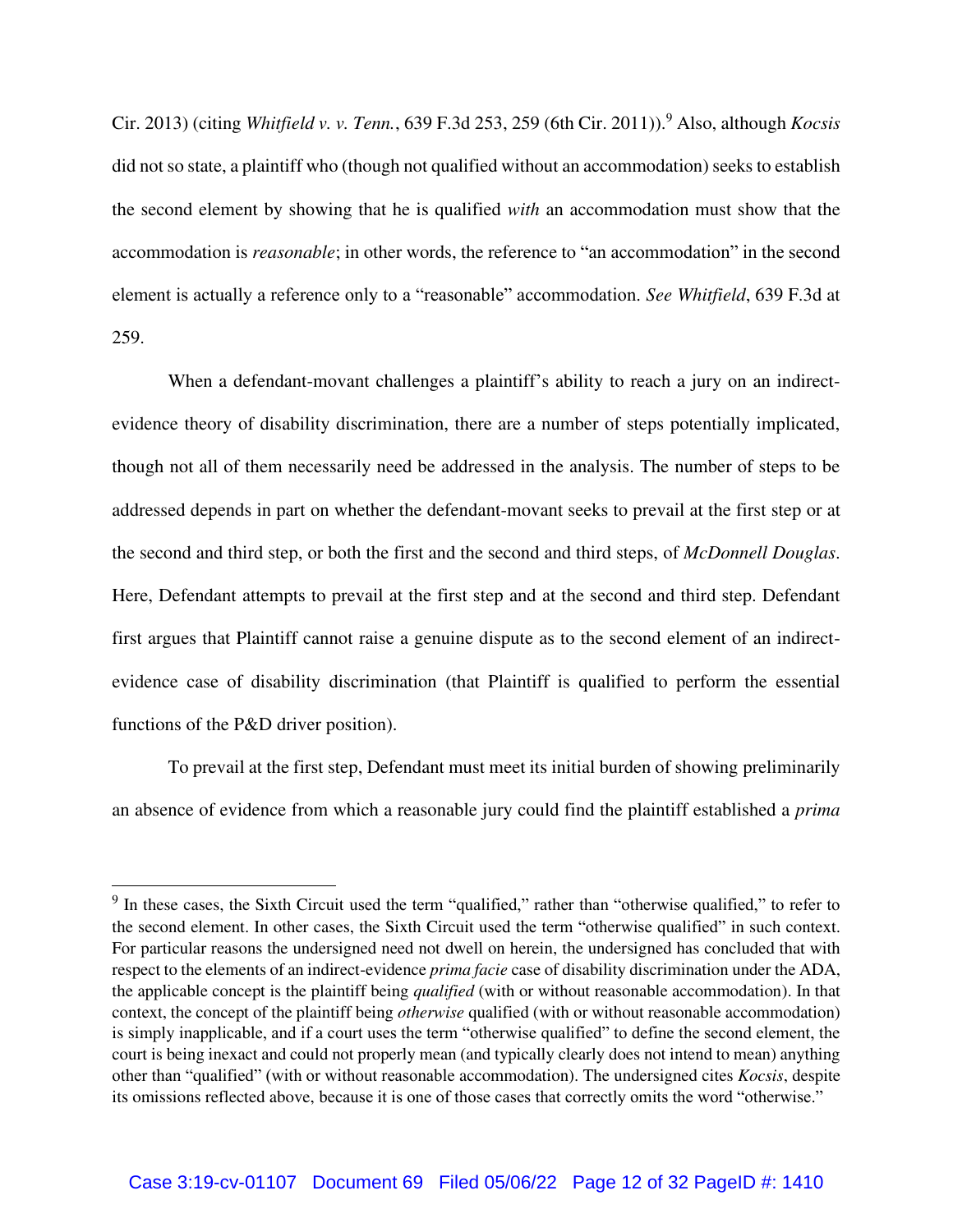*facie* case. *E.g., Banks v. State of Ohio*, No. 94–3866, 1995 WL 118993, \* 2 (6th Cir. Mar. 20, 1995). In this case, that means an absence of evidence that Plaintiff was "qualified" for the position. If Defendant does so, then the burden shifts to Plaintiff to show that at trial he could prove he was "qualified" for his position. "An employee is qualified for her position if she can perform the essential functions of her job with or without a reasonable accommodation." *Thompson v. Fresh Prod*., LLC, 985 F.3d 509, 524 (6th Cir. 2021) (citing 42 U.S.C. § 12111(8)).

To meet its initial burden, Defendant points to Plaintiff's own deposition admissions where he acknowledges that he could not perform the essential functions of a P&D driver. (Doc. No. 54- 1 at 13, 40-41). Defendant also cites to Plaintiff's work restrictions, which prevented him from driving a company vehicle, from lifting more than 20 pounds, and from sitting or standing for prolonged periods. (Doc. Nos. 54-11 at 4, 54-13 at 5). In conjunction, Defendant cites to Plaintiff's deposition where he acknowledges that a position as a P&D driver necessarily involved driving and having to lift more than 20 pounds. (Doc. Nos. 54-1 at 3-5, 46-47).

A "function may be essential because the reason the position exists is to perform that function." 29 C.F.R. § 1630.2(n)(2)(i); *Denczak v. Ford Motor Co*., 215 F. App'x 442, 445 (6th Cir. 2007) (holding that a production quota was an essential function on an assembly line position even though the defendant did not provide a written description of the job because "common sense . . . supports the point"). Accordingly, the Court finds that Defendant has pointed to enough evidence to suggest that Plaintiff will not be able to raise a genuine dispute as to whether he was "qualified" for the P&D driver position because he will be unable to show he could perform the essential functions of the job. Notably, the question generally is whether the plaintiff could perform the essential functions *with or without* reasonable accommodation, but here the immediate question is whether Plaintiff could perform the essential functions *without* reasonable accommodation; there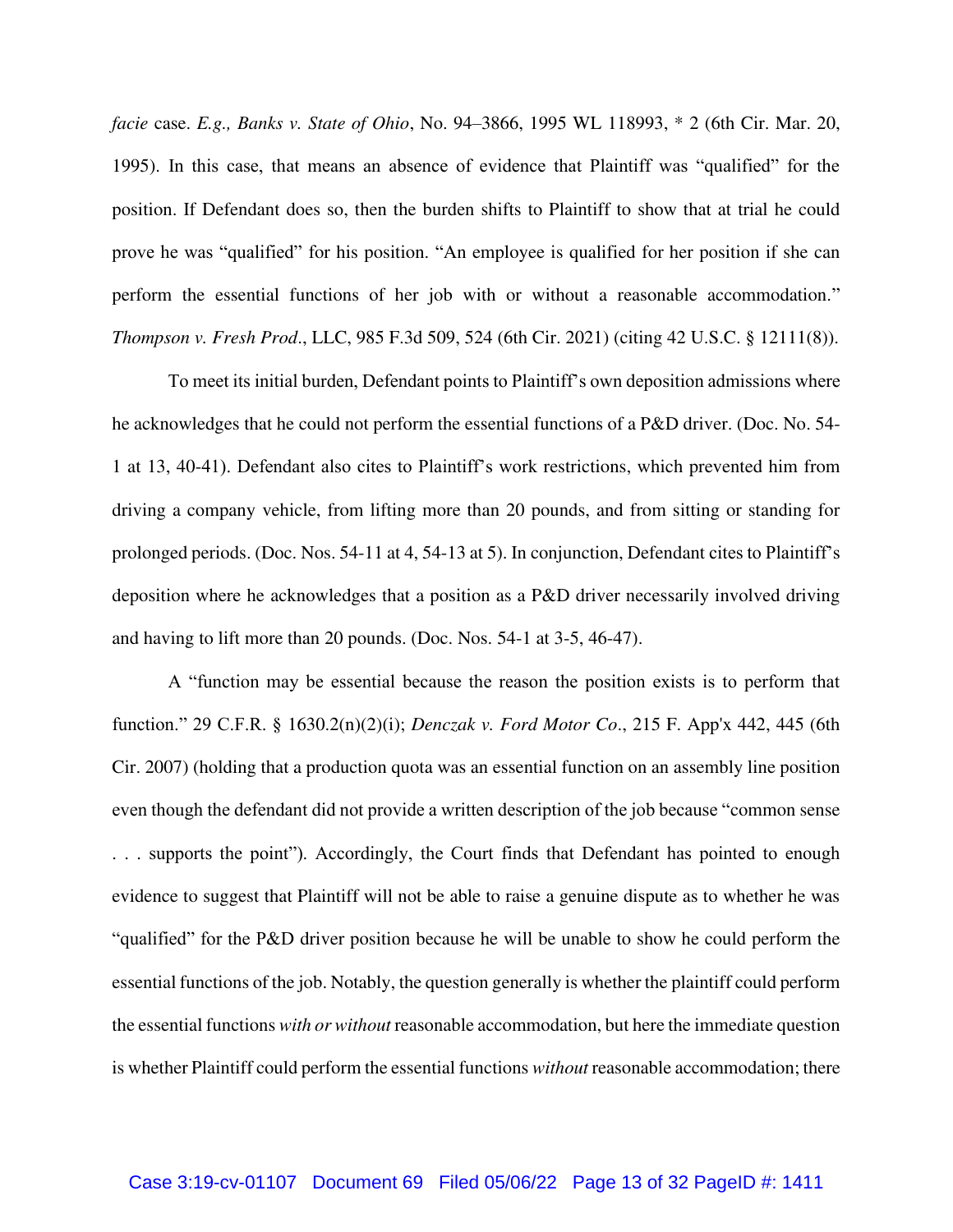is no evidence Plaintiff ever proposed a reasonable accommodation to Defendant prior to his separation, and thus for the Court to require Defendant, in order to be credited with meeting its initial burden, to have refuted that Plaintiff could perform the essential functions with a (hypothetical and unspecified) reasonable accommodation would be non-sensical.<sup>10</sup> The burden thus shifts to Plaintiff to make a *prima facie* showing as to the "qualified" element of his indirectevidence disability discrimination claim.

Plaintiff's Response to Defendant's argument for summary judgment on the ADA discrimination claim is confusing and consists primarily of irrelevant arguments. Plaintiff first appears to discuss why an ADA disability discrimination claim can be paired with a claim under the TWCA, a point Defendant does not even dispute. Next, Plaintiff argues that "[t]here is a disputed question of fact as to whether Central Transport has a release to full duty requirement before returning a truck driver employee to work." (Doc. No. 60 at 21). Again, the Court fails to see the relevance of this argument to the challenged element of Plaintiff's indirect-evidence *prima facie* case of disability discrimination. Plaintiff additionally mentions that Defendant's reasons for terminating him were pretextual, that his disability was only temporary, and that there was no interactive process. However, noticeably lacking from the many arguments in Plaintiff's Response, is the only argument that matters: that Plaintiff was (or at least a reasonable jury could find that Plaintiff was) qualified to be a P&D driver because he could perform the essential functions of the position. If Plaintiff does not make and prevail on this argument, he suffers summary judgment, irrespective of any other points he wishes to make and without even reaching steps two and three

<sup>&</sup>lt;sup>10</sup> That is not necessarily to say that Plaintiff, in his Response, cannot meet his resulting burden as the nonmovant by identifying a reasonable accommodation, but he would also need to provide evidence in the Response that such accommodation *would have* allowed him to perform the essential functions of his position. And Plaintiff in this case has not identified a potential reasonable accommodation in his Response, let alone provided evidence sufficient for a jury to find that said accommodation would have allowed him to perform the essential functions of a P&D driver.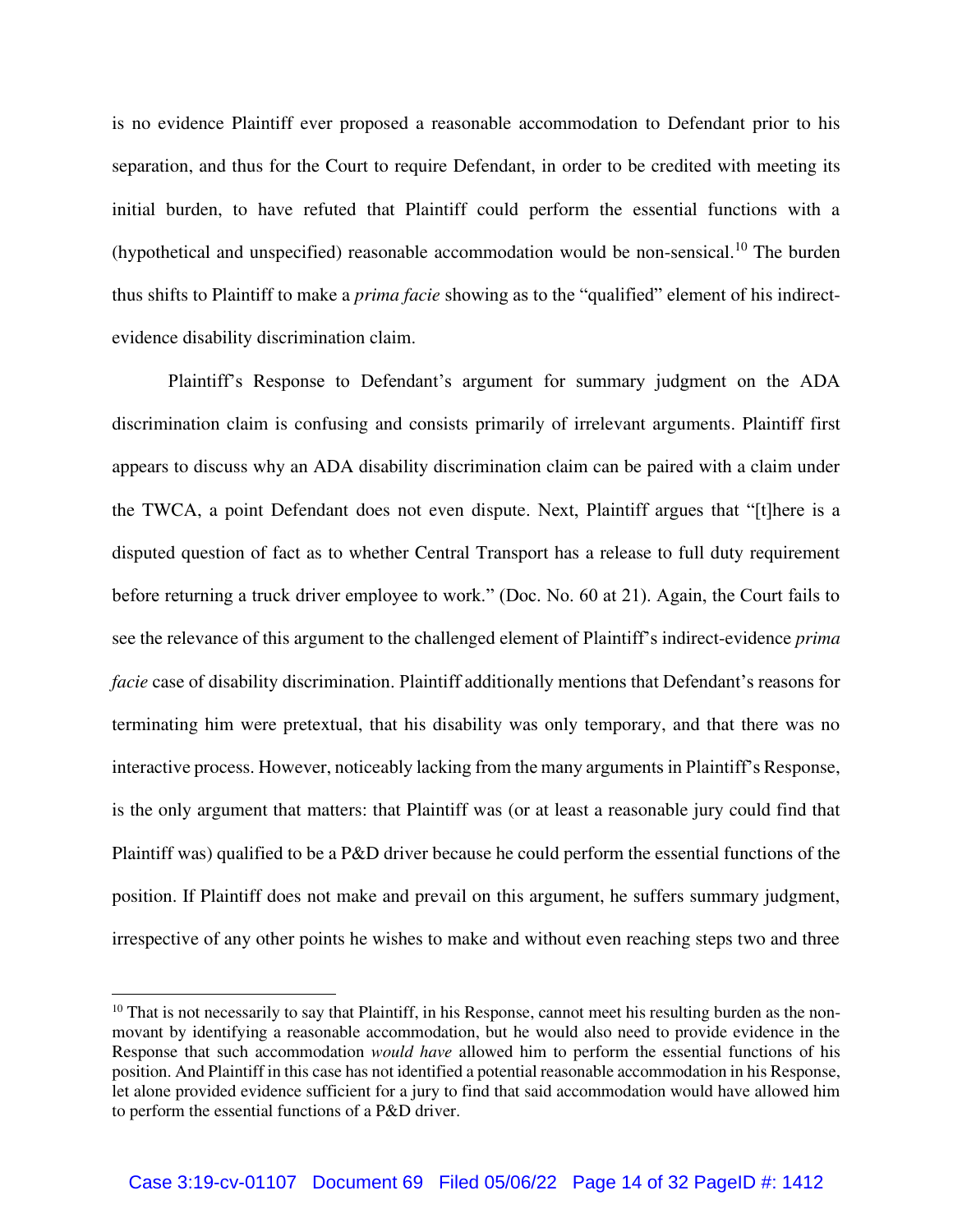of *McDonnell Douglas*. Plaintiff completely fails to make this argument, and thus fails to raise a genuine issue as to whether he is "qualified." Defendant's Motion will be granted as to Plaintiff's ADA disability discrimination claim.<sup>11</sup>

### **II. Plaintiff's TWCA Claim for Retaliation**

In addition to bringing a disability discrimination claim, Plaintiff brings a claim for "wrongful/retaliatory discharge [] relating to his assertion of workers' compensation rights" under the TWCA, which can be found at Tenn. Code Ann. § 50–6–101 *et seq*. (Doc. No. 29 at 5). In 1984, the "[Tennessee] Supreme Court held that the Workers' Compensation Act prevented an employer from firing an employee in retaliation for filing a workers' compensation claim." *Thomason v. Better-Bilt Aluminum Prod., Inc*., 831 S.W.2d 291, 292 (Tenn. Ct. App. 1992) (citing *Clanton v. Cain–Sloan Co*., 677 S.W.2d 441 (Tenn. 1984)). The Tennessee Supreme Court explained that "a cause of action for retaliatory discharge, although not explicitly created by the statute, is necessary to enforce the duty of the employer, to secure the rights of the employee and to carry out the intention of the legislature." *Clanton*, 677 S.W.2d at 445.

Before the Court can consider the merits of Defendant's arguments in favor of summary judgment, it must first determine what substantive law to apply to Plaintiff's claims. With respect to that determination, Tennessee's choice-of-law rules will apply because in a diversity action, like the present case, the choice-of-law rules of the forum state are applicable. *See Klaxon Co. v. Stentor Elec. Mfg. Co*., 313 U.S. 487, 496 (1941); *Montgomery v. Wyeth*, 580 F.3d 455, 459 (6th Cir. 2009). Under Tennessee's choice-of-law principles, tort actions, such as wrongful discharge claims, are governed by the "most significant relationship" approach. *See Nixon v. Waste* 

<sup>&</sup>lt;sup>11</sup> Defendant also challenged Plaintiff's ADA disability discrimination claim via argument related to steps two and three of *McDonnell Douglas*, which the Court need not consider in light of Plaintiff's failure to meet his burden at step one.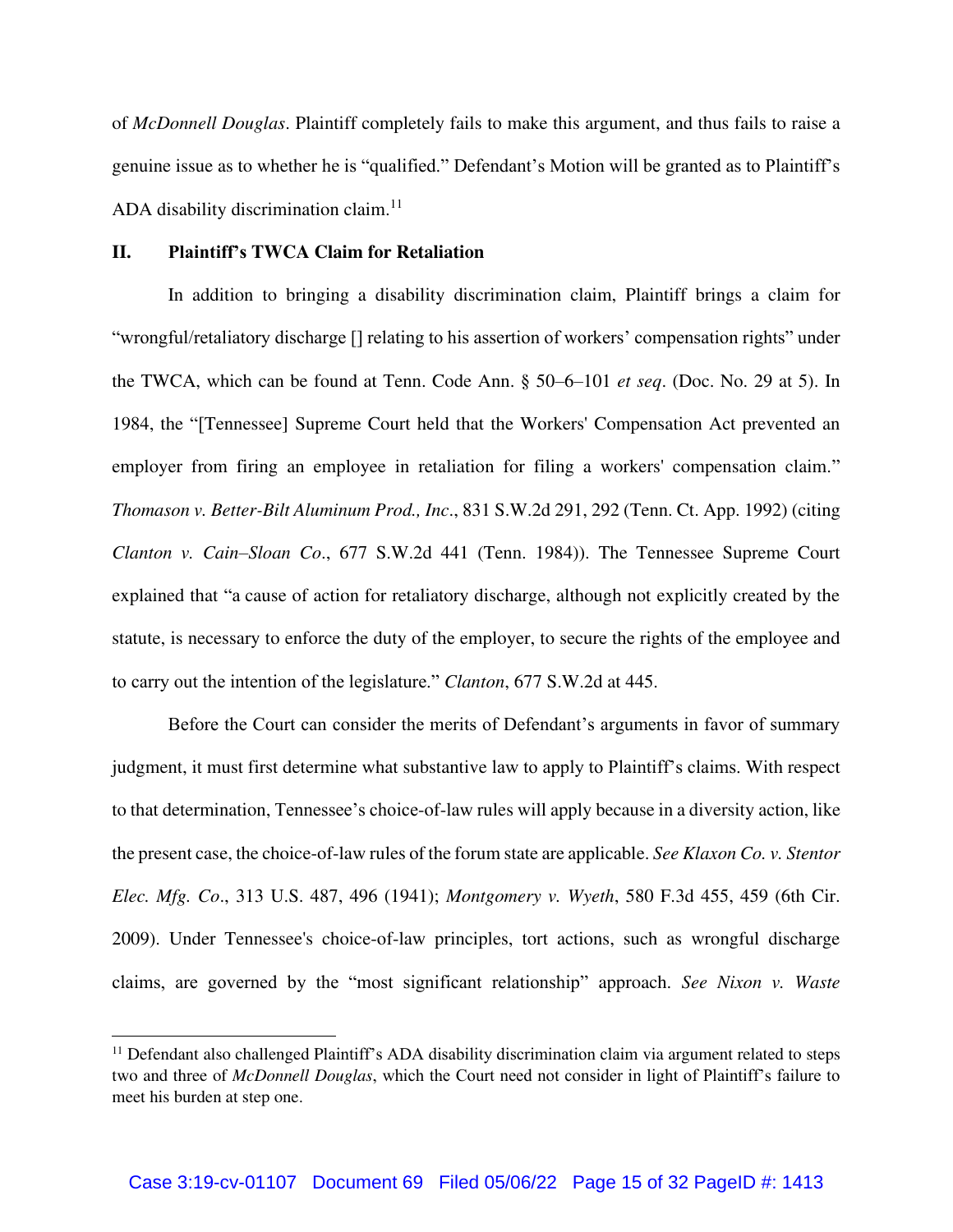*Management, Inc*., 156 F. App'x 784, 787 (6th Cir. 2005) (citing *Hataway v. McKinley*, 830 S.W.2d 53, 59 (Tenn. 1992)).

Under this approach, a tort action is governed by the law of the state with "the most significant relationship to the occurrence and the parties under the principles stated in § 6 [of the Restatement (Second) of Conflict of Laws]." Restatement (Second) of Conflict of Laws § 145(1). If the action is for personal injury, the law of the state where the injury occurred governs unless another state has "a more significant relationship under the principles stated in § 6 to the occurrence and the parties." *Id.* § 146.

An analysis of which state has a more significant relationship to a dispute should consider

"(a) the place where the injury occurred,

(b) the place where the conduct causing the injury occurred,

(c) the domicile, residence, nationality, place of incorporation and place of business of the parties,

(d) the place where the relationship, if any, between the parties is centered." *Id.* § 145(2).

*Id.* at 788.

As Plaintiff was hired by and worked for Defendant (and was domiciled) in Tennessee, and Tennessee was also the place where both his alleged injury and the conduct allegedly causing it (*i.e.* his separation from Defendant) occurred, it is readily apparent that Tennessee is the state with the most significant relationship, and thus its law will govern.

However, federal courts still apply federal procedural rules in evaluating state law claims in diversity cases. *See Gasperini v. Center for Humanities, Inc*., 518 U.S. 415, 427 (1996). And *McDonnell Douglas* is a "procedural device." *Snead v. Metro. Prop. & Cas. Ins. Co*., 237 F.3d 1080, 1092 (9th Cir. 2001) (quoting *St. Mary's Honor Center v. Hicks*, 509 U.S. 502, 521 (1993)).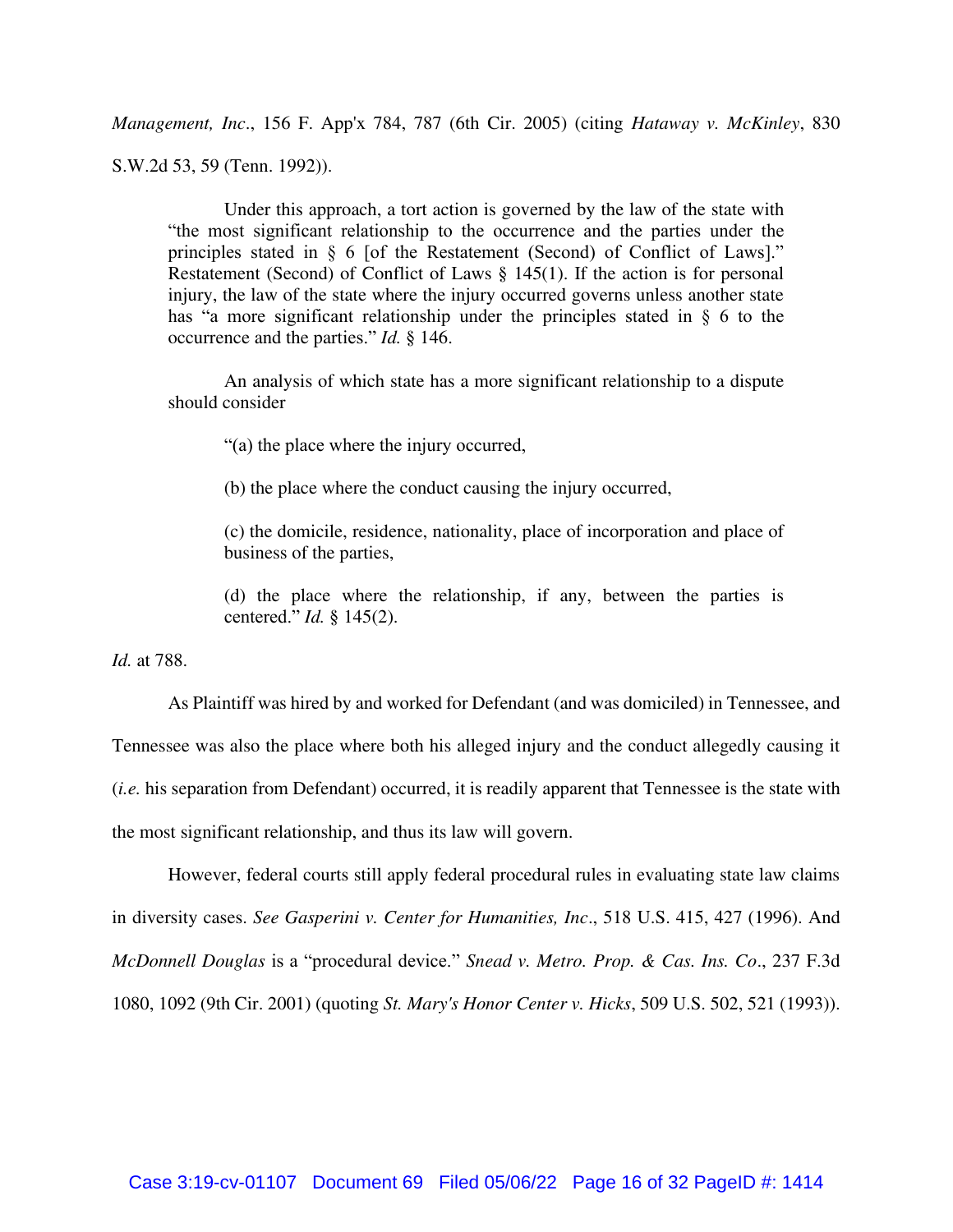This means that federal courts evaluating TWCA retaliatory discharge claims<sup>12</sup> premised on indirect-evidence and governed by Tennessee law should "use the same burden-shifting framework" as outlined in *McDonnell Douglas. See Alexander v. Kellogg USA, Inc.*, F. App'x 496, 501 (6th Cir. 2017) (citing *Smith v. Bridgestone/Firestone, Inc*., 2 S.W.3d 197, 200 (Tenn. Ct. App. 1999)); *see also Moling v. O'Reilly Auto., Inc*., 763 F. Supp. 2d 956, 978 (W.D. Tenn. 2011) (holding that *McDonnell Douglas* is the appropriate standard by which a federal court should evaluate a Tennessee state-law employment retaliation claim). As Plaintiff does not purport to have direct evidence of retaliatory discharge, his claims will be assessed under the indirectevidence framework of *McDonnell Douglas*.

Defendant challenges Plaintiff's TWCA claim at step one, disputing Plaintiff's ability to make a *prima facie* showing of retaliatory discharge. The Sixth Circuit in *Alexander* stated:

To establish a prima facie case for workers' compensation retaliation, the employee must show 1) he was an employee of the employer at the time of the injury, 2) the employee filed a workers' compensation claim against the employer, 3) the employer terminated the employee, and 4) the workers' compensation claim played a substantial role in the employer's decision to terminate the employee.

F. App'x 496 at 501 (citing *Yardley v. Hosp. Housekeeping Sys., LLC*, 470 S.W.3d 800, 805 (Tenn. 2015)); *see also Geronimo v. Caterpillar, Inc.,* 440 F. App'x 442, 446 (6th Cir. 2011) (citing *Anderson v. Standard Register Co*., 857 S.W.2d 555, 558 (Tenn. 1993)). Defendant specifically challenges Plaintiff's ability to raise a genuine issue as to the third and fourth elements, *i.e.*, that Plaintiff was terminated by Defendant, and that Plaintiff's claim for workers' compensation benefits was a substantial factor that motivated Defendant to terminate Plaintiff's employment. The Court will consider the challenge to each element in turn.

<sup>&</sup>lt;sup>12</sup> Or claims under the TDA, as will be discussed later.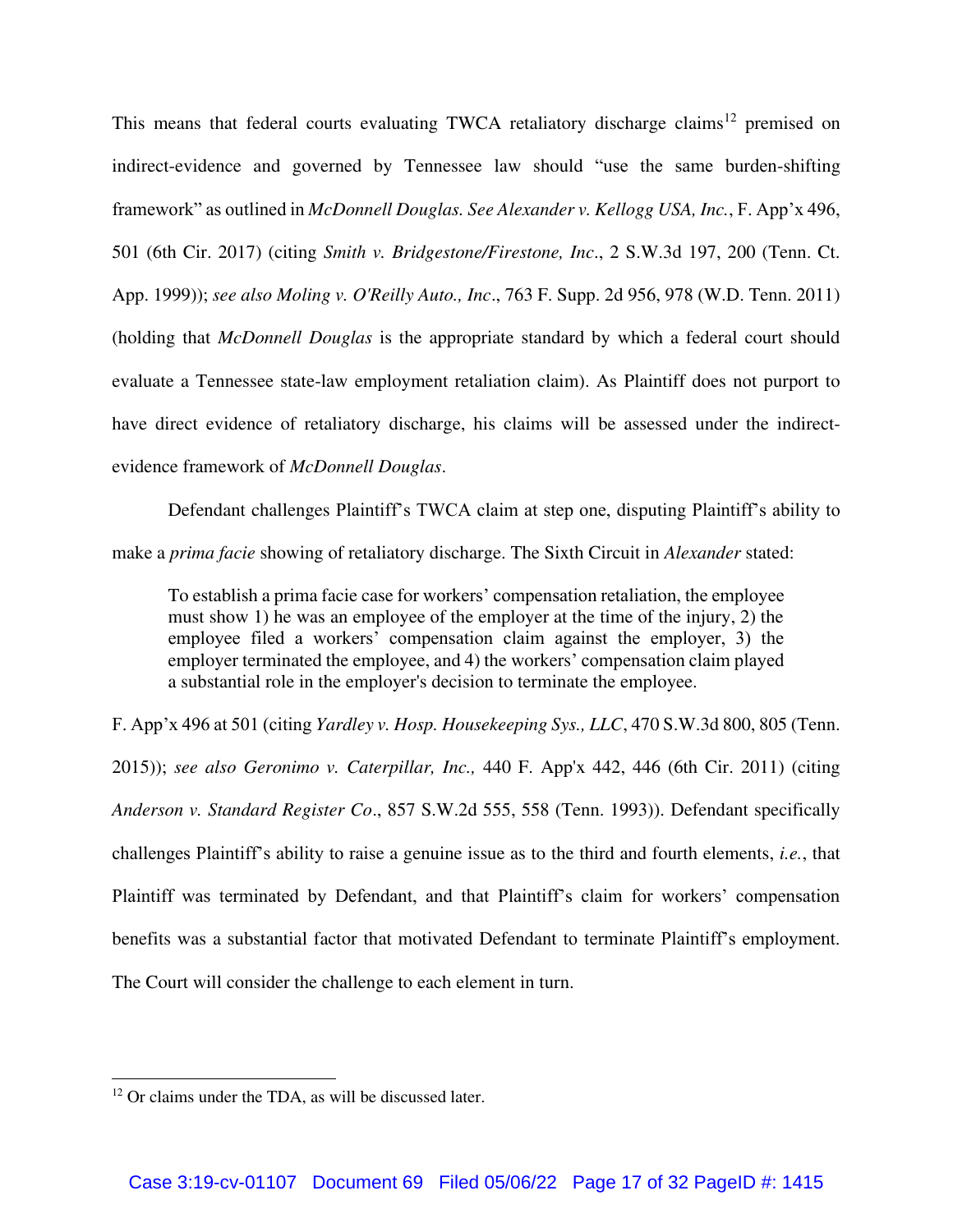#### A. A genuine issue exists as to whether Plaintiff was terminated.

Defendant first challenges Plaintiff's retaliatory discharge claim on the basis that he cannot prove he was terminated by Defendant. Defendant contends that Plaintiff was not terminated but was in fact processed "as a voluntary resignation following his violation of [Defendant's] Attendance Policy." Defendant points to the undisputed evidence of its Attendance Policy, which notes that "absence[s] without notice or notification will be considered a No call, no show." (Doc. No. 54-7 at 2). The policy also states that "[t]hree consecutive 'No Call No Show's' are considered a voluntary resignation by the employee." (*Id.*). Additionally, Defendant notes that it was under the impression that Plaintiff was released to return to work as a P&D driver on December 18, 2018 due to Dr. Baxter's IME report. (Doc. No. 54-9 at 4). It is also undisputed that on December 18th, Plaintiff was informed of his release to full-duty, and told his supervisor, Dodson, that he was going to return to work the following day. Additionally, Defendant cites to an email sent to Kuska where Kuska was told that Plaintiff said he would return to work at Central on December 19, 2018. (Doc. No. 54-14 at 3). Defendant then cites a declaration from Kuska where he explains he is the "only person authorized to approve PTO requests for drivers on light duty or workers' compensation statuses," and that Plaintiff never spoke with him about taking PTO from December 19th to the 21st. (Doc. No. 54-18 at 2-3). Defendant also points to another statement by Kuska, where he notes that, in accordance with company policy, Plaintiff's accrued PTO was paid shortly after his separation. (*Id.* at 3, 5). Finally, Defendant cites to Plaintiff's termination notice, which lists his termination as "voluntary" for not returning to full-duty work upon being released to do so. (Doc. No. 54-8 at 1).

To determine whether Defendant has pointed to enough evidence to successfully shift the burden on summary judgment to Plaintiff, the Court must consider whether Defendant's proffered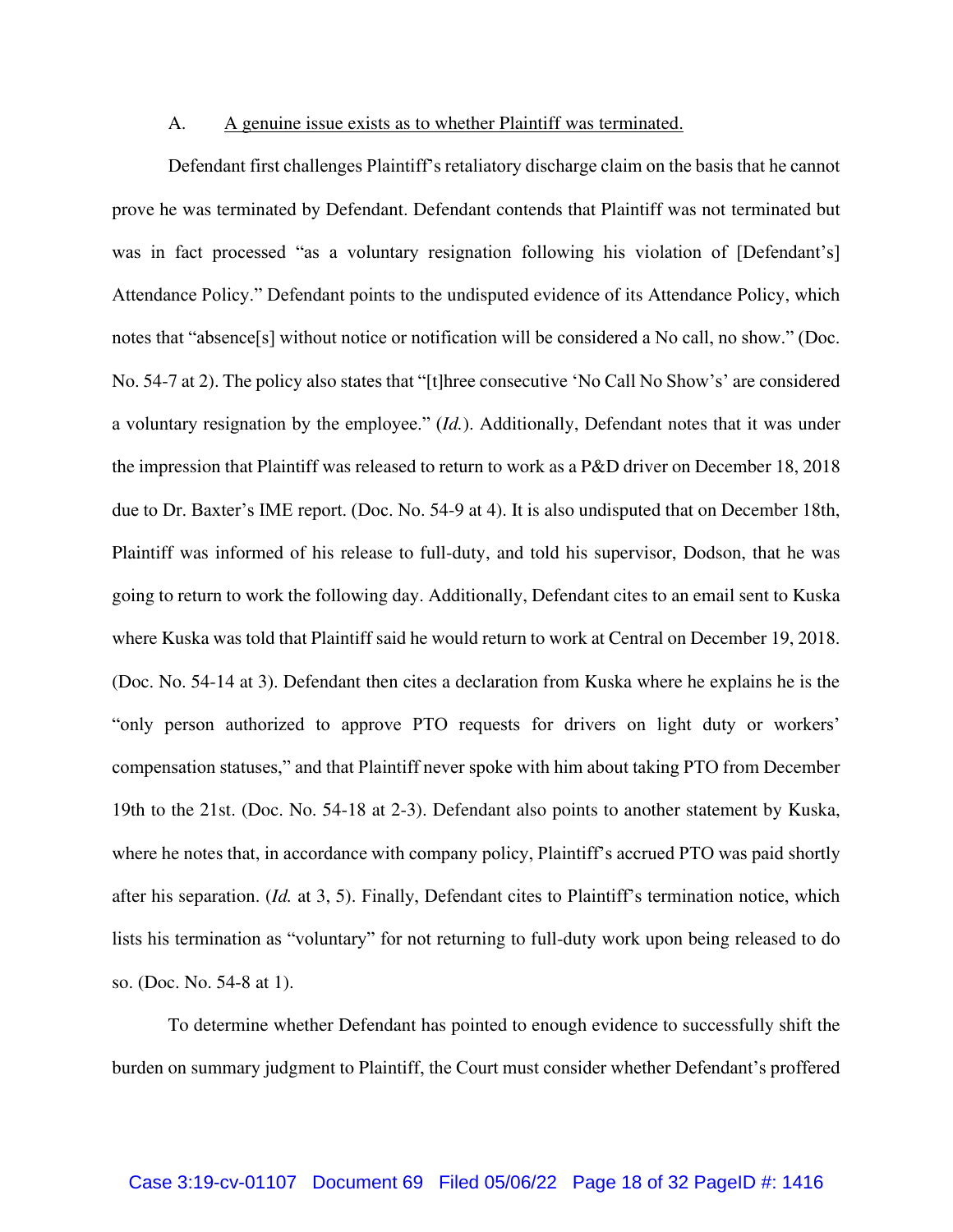evidence suggests a lack of a genuine dispute as to whether Plaintiff voluntarily resigned (as opposed to being terminated by Defendant). "Under Tennessee law an employee's failure to take necessary and reasonable steps to protect his employment is treated as a voluntary resignation." *Cook v. SL Tennessee, LLC*, No. 3:13-CV-406, 2015 WL 796462, at \*4 (E.D. Tenn. Feb. 25, 2015) (citing *McPherson v. Stokes*, 954 S.W.2d 749, 751 (Tenn. Ct. App. 1997) (involving a plaintiff who requested an extended leave of absence, and when it was denied, the plaintiff failed to report for work anyway)). But when an employee "make[s] some proactive effort to correct [a] misunderstanding" about the status of his employment, then he can be deemed to have taken the "necessary and reasonable steps to protect his employment." *Id. McPherson*, though involving a claim for unemployment benefits, provides some additional guidance on how Tennessee courts view voluntary resignations. 954 S.W.2d 749. *McPherson* states that "a voluntary act or failure to act with knowledge that termination may follow can be considered a voluntary leaving." *Id.* at 751. However, if an employer's "failure to inform [the employee] that [the employee's] leave is unacceptable leads [the employee] to believe that the leave is excused" then the employee will not be deemed to have voluntarily resigned. *Id.* at 752.

Here, Plaintiff contends that he requested PTO for the days in which Defendant says he was a no-call, no-show. Though Defendant offers evidence that Plaintiff's PTO was never approved, it does not offer evidence that Plaintiff was aware of the lack of approval and chose to take the leave anyway. Additionally, it is undisputed that Plaintiff returned to work at Central on December 26th, which suggest he was taking "necessary and reasonable steps to protect his employment." Though Defendant suggests that the Court should deem Plaintiff to have voluntarily resigned for purposes of the *applicable legal analysis* (into whether Defendant terminated Plaintiff as required by the third element of a retaliatory discharge claim) simply because Plaintiff would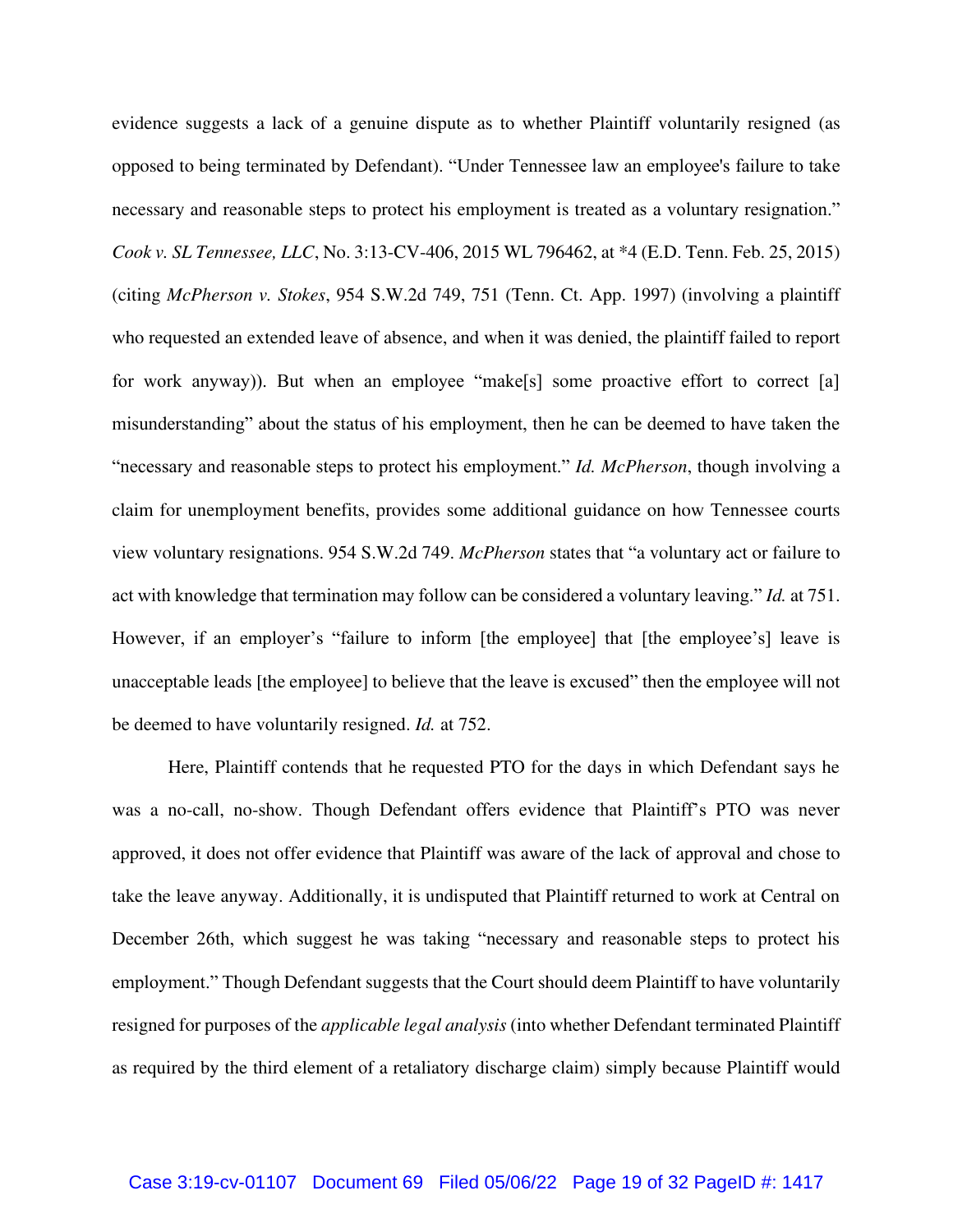be deemed *by Defendant's (self-serving) company policy to have voluntarily resigned*, Defendant offers no legal support for this suggestion.

For these reasons, the Court finds that Defendant has not met its initial burden of suggesting a lack of a genuine dispute as to the question of whether Plaintiff was terminated. Consequently, Defendant does not prevail on summary judgment at step one of *McDonnell Douglas* as to the third element of an indirect evidence *prima facie* case of retaliatory discharge.

B. A genuine issue exists as to whether Plaintiff's workers' compensation claim was a substantial factor in his termination.

Also at step one, Defendant challenges Plaintiff's ability to raise a genuine dispute that his claim for workers' compensation was a substantial factor in his ultimate (alleged) termination. "In order to meet the substantial factor requirement, a plaintiff must show either direct or 'compelling circumstantial evidence' of a causal connection between the workers' compensation claim and the termination, not just the fact that the latter followed the former." *Turner-Meadows v. Gen. Motors, LLC*, 786 F. App'x 592, 596 (6th Cir. 2019) (quoting *Frizzell v. Mohawk Indus*., No. M2004- 01598-COA-R3-CV, 2006 WL 1328773, 2006 Tenn. App. LEXIS 321 at \*10 (Tenn. Ct. App. May 15, 2006)). The circumstantial evidence can come "in numerous forms" including:

the employer's knowledge of the compensation claim, the expression of a negative attitude by the employer toward an employee's injury, the employer's failure to adhere to established company policy, discriminatory treatment when compared to similarly situated employees, sudden and marked changes in an employee's performance evaluations after a workers' compensation claim, or evidence tending to show that the stated reason for discharge was false.

*Newcomb v. Kohler Co*., 222 S.W.3d 368, 391 (Tenn. Ct. App. 2006). However, "[a]n employee may not rely 'on the mere short passage of time between the filing of a workers' compensation claim and subsequent termination to prove a prima facie case of retaliation.'" *Alexander*, 674 F. App'x 496 at 501 (quoting *Newcomb*, 222 S.W.3d at 391).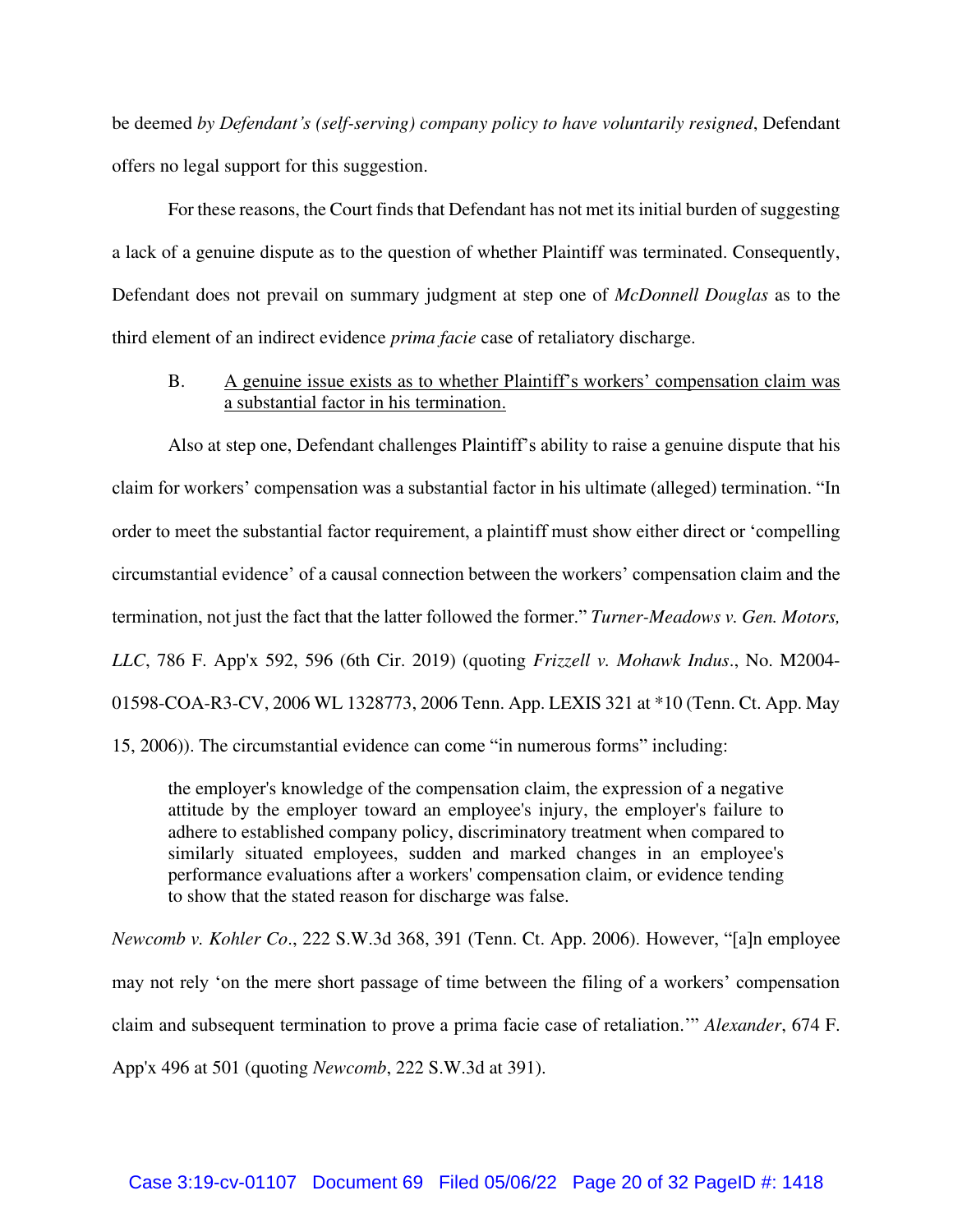To shoulder its initial burden, Defendant points to the undisputed evidence that Plaintiff sustained an injury while working on August 15, 2016, and that his workers' compensation coverage started around the next day. This was over two years before Plaintiff separated from Central. Defendant also notes that Plaintiff received a variety of medical treatment for his injury, including physical therapy, MRIs, and surgery. (Doc. No. 54-6). Defendant states that in Plaintiff's deposition, when asked how Plaintiff knows he was fired because of his workers' compensation claim, Plaintiff said, "I don't see any other reason." (Doc. No. 54-1 at 51).<sup>13</sup>

A statement by a plaintiff that his only evidence of causation is that there can be no other reason for some event could, in some cases, suffice for a defendant to show (preliminarily, at least, subject to the plaintiff's response) a lack of genuine dispute as to that plaintiff's ability to show causation. *See Reed v. Alamo Rent-A-Car, Inc*., 4 S.W.3d 677, 685 (Tenn. Ct. App. 1999) ("[A] plaintiff cannot establish causation by testifying that she cannot think of any other reason for her discharge."). However, Defendant here left out some important context for the quote from Plaintiff's deposition. Plaintiff did not state only that he could see no other reason for his alleged termination. Instead, Plaintiff was asked, "Tell me now, how do you know that you were fired because of your work comp claim and for asking to see a back doctor?" (Doc. No. 54-1 at 51). To that, Plaintiff responded, "From all the evidence that we have here, I mean, the timecards, the letters. I don't see any other reason." (*Id.*). Because Plaintiff actively pointed to evidence that he

<sup>13</sup> Defendant argues that Plaintiff "has provided *no* evidence, much less compelling evidence, that his workers' compensation claim played any role" in him ultimately losing his job. (Doc. No. 52 at 20). This argument conceivably could aid Defendant in convincing the Court that Plaintiff has not met his burden (if ever Plaintiff were to bear this burden) to come forward with evidence sufficient to raise a genuine issue of material fact. But this argument is of no value in aiding Defendant to convince that Court that Defendant has made a preliminary showing that Plaintiff cannot raise a genuine issue of material fact; this is because unless and until Defendant makes such a showing, Plaintiff has no obligation to provide any evidence to show a genuine issue material fact, because the burden never shifted to Plaintiff to do so.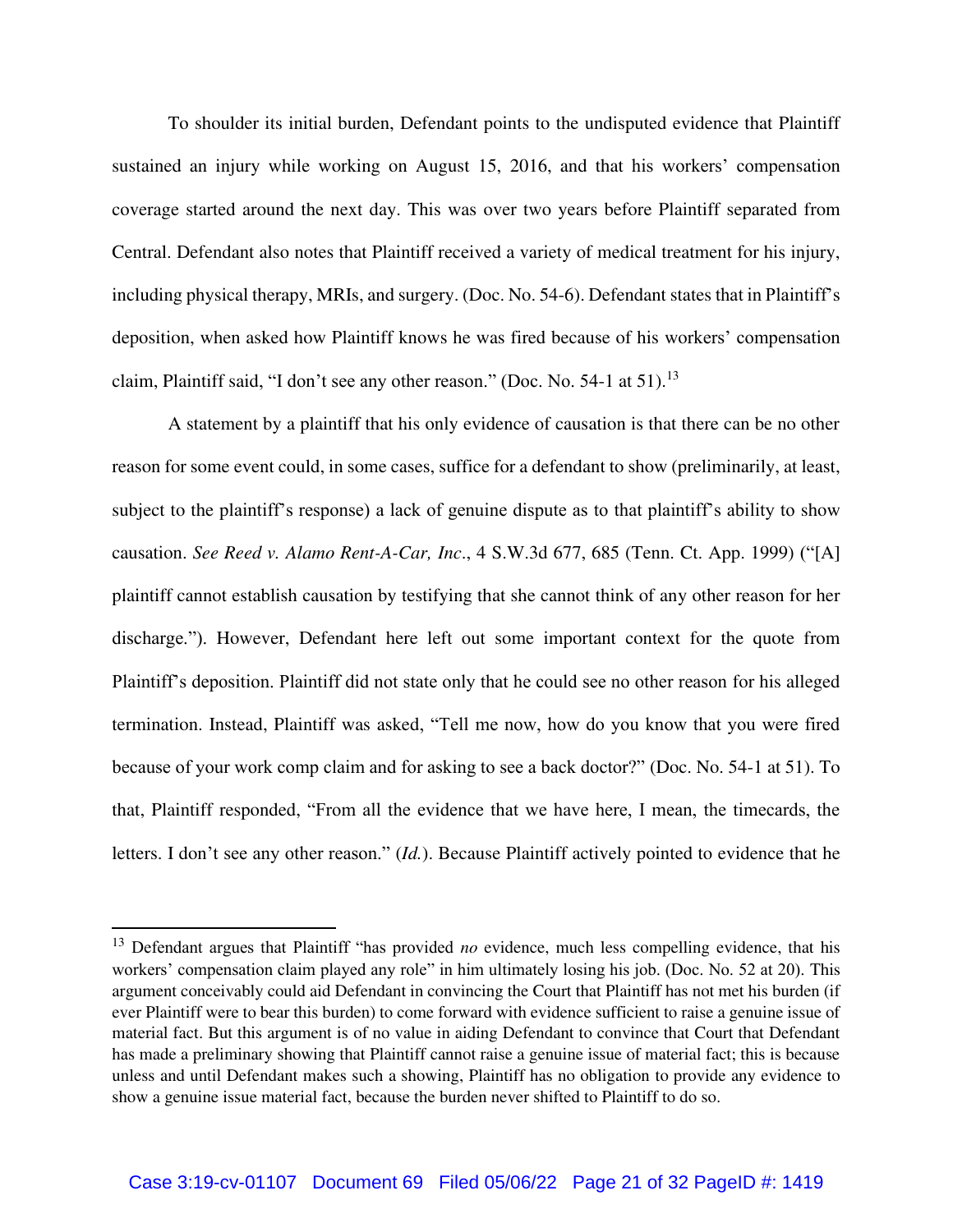believed supported a causal connection between the workers' compensation claim and his alleged termination, Defendant here should have addressed this identified evidence—the timecards and letters—and explained why, contrary to Plaintiff's claim, it actually would not create a triable issue of causation for the jury. However, Defendant has failed to do this, and therefore has failed to meet its initial burden at step one of *McDonnell Douglas*. Not having had the burden shifted to him, Plaintiff is not required to make an evidentiary showing of the causation element. Instead, the Court will proceed to the second step of the analysis.<sup>14</sup>

## C. Defendant has presented evidence that it had a legitimate, non-retaliatory reason for Plaintiff's termination.

As noted, Defendant also attempts to obtain summary judgment at the second step of *McDonnell Douglas*. Here, Defendant must show a legitimate, non-retaliatory reason for why Plaintiff lost his job. As discussed above, Defendant contends that Plaintiff was never terminated, but was actually "processed [] as a voluntary resignation following Plaintiff's no-call no-shows after instructing him to return to work." (Doc. No. 52 at 22). As noted above, at this stage in the

<sup>&</sup>lt;sup>14</sup> Based on the Court's findings that Defendant has not shown preliminarily the absence of a genuine issue of material fact as to whether Defendant terminated Plaintiff and whether there was a causal connection between such termination of Plaintiff's protected activity (filing a workers' compensation claim), the Court's discussion at step two (and, for that matter, step three) assumes *arguendo* (for ease of discussion) that Defendant did terminate Plaintiff and that Plaintiff has established a causal connection sufficient to support an indirect-evidence *prima facie* case of discrimination as required to survive step one of *McDonnell Douglas*. Notably, the fact that Plaintiff is credited with having established the causal connection necessary for Plaintiff to survive to step two does not mean that Defendant cannot effectively debunk any such causal connection at steps two and three; the Defendant can do exactly that if it shows that at the time of the termination it purported to have a legitimate and non-retaliatory reason for the termination and Plaintiff thereafter is unable to adduce sufficient evidence that such reason was in fact pretextual. *See Benitez v. Tyson Fresh Meats, Inc.*, No. 3:18-CV-00491, 2022 WL 58399, at \*68 (M.D. Tenn. Jan. 5, 2022) ("The burden of proof at the [indirect-evidence] *prima facie* stage is minimal; all the plaintiff must do is put forth some credible evidence that enables the court to deduce that there is a causal connection between the retaliatory action and the protected activity. What this means is that the real battle regarding causation often will occur not at the *prima facie* case (first) stage, but rather at the latter two stages." (citation and interna; quotation marks omitted)).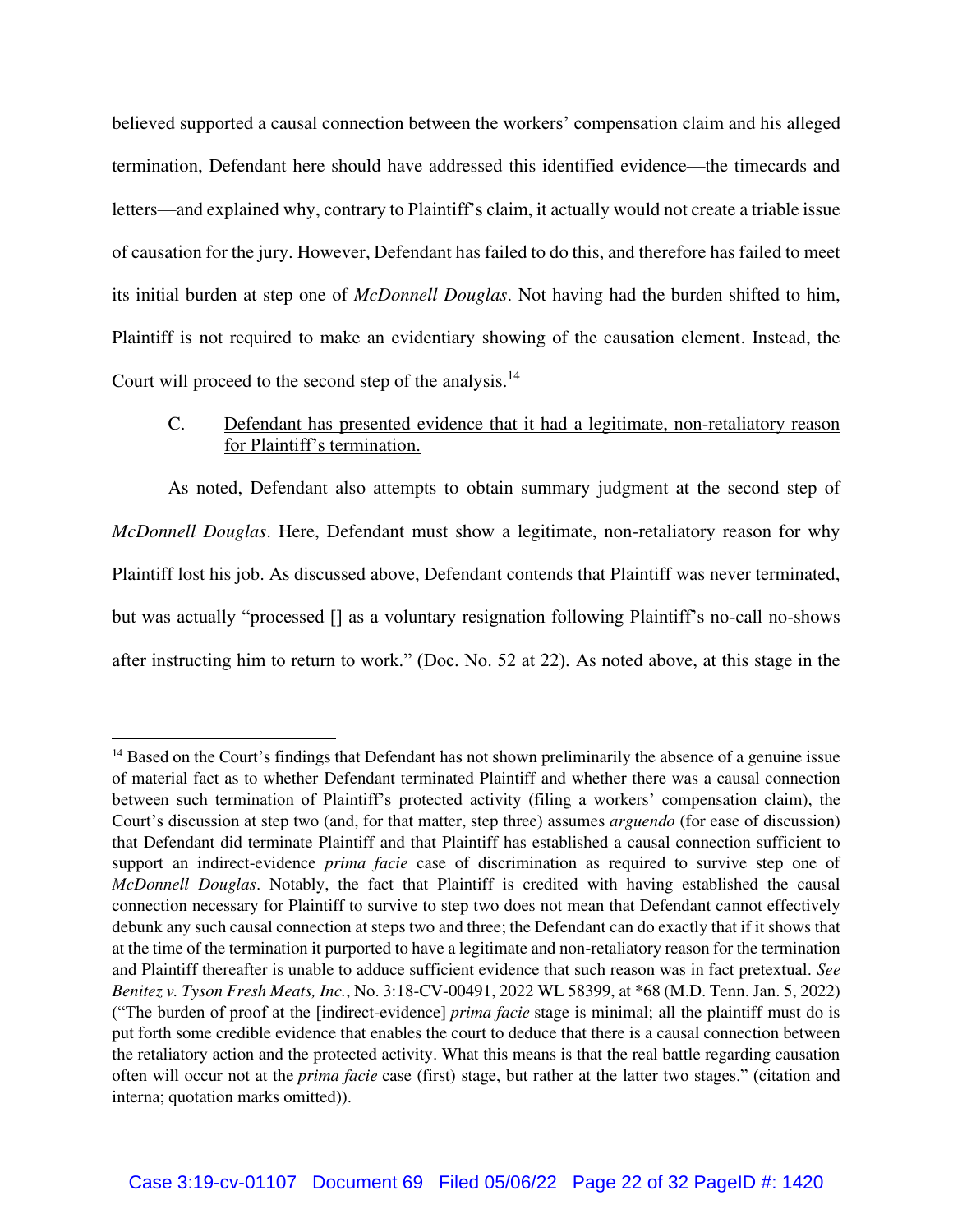analysis, the Court assumes *arguendo* (consistent with Plaintiff's theory) that the reason for Plaintiff's separation was that Defendant terminated Plaintiff and not that Plaintiff voluntarily resigned; the question is whether Defendant at the time in question purported to have a reason for its termination of Plaintiff that was legitimate and non-retaliatory. Defendant claims that there was such a reason (although, as indicated, it couches this as a reason for treating Plaintiff as voluntarily resigning and not as a reason for terminating Plaintiff); according to Defendant, the reason for the separation (which, again, the Court treats here as Plaintiff's *termination* by Defendant) was that Plaintiff failed for three straight days either to show up for work or to call in when he was required to do so.

As discussed above, Defendant points to sufficient evidence—such as the Attendance Policy (Doc. No. 54-7 at 2), Kuska's declaration (Doc. No. 54-18 at 2-3), and Plaintiff's termination notice (Doc. No. 54-8 at 1)—to show that Plaintiff's three alleged no-call, no-shows were purported by Defendant, *at the time* Plaintiff's employment ended, to be the reason why it ended.<sup>15</sup>

<sup>&</sup>lt;sup>15</sup> Defendant also argues that Plaintiff was unable to "perform the essential functions of his job at the time of his separation," which is a legitimate reason to terminate an individual under Tennessee law. (Doc. No. 52 at 22 (citing *Ellis*, 2007 WL 1464594, at \*9)). However, as the undersigned has recently noted,

<sup>[</sup>A] defendant is required to show with *introduced evidence* its reasons for the plaintiff's [alleged termination], that necessarily means two things: (i) the reason shown must be the *actual purported reason for the rejection at the time of the decision*, because that (and not some post-hoc speculation as to what the reason surely must have been) is what would be shown via *admissible evidence*; and (ii) the required showing cannot be made via attorney's statement in briefings as to what the reason was (or surely must have been), because attorney's statements are quintessentially not admissible evidence.

*Thomas v. Clarksville Montgomery Cty. Sch. Sys*., No. 3:19-CV-00956, 2022 WL 1129643, at \*6 (M.D. Tenn. Apr. 15, 2022). Defendant has provided no evidence that Plaintiff's inability to perform the essential functions of the P&D driver position was the reason for Plaintiff's alleged termination *at the time* his employment ended, and had Defendant done so, it would be directly contradicting Defendant's other purported reason for ending Plaintiff's employment: that Defendant believed Plaintiff was released to fullduty work and didn't show up for three days. Defendant could not simultaneously be under the belief that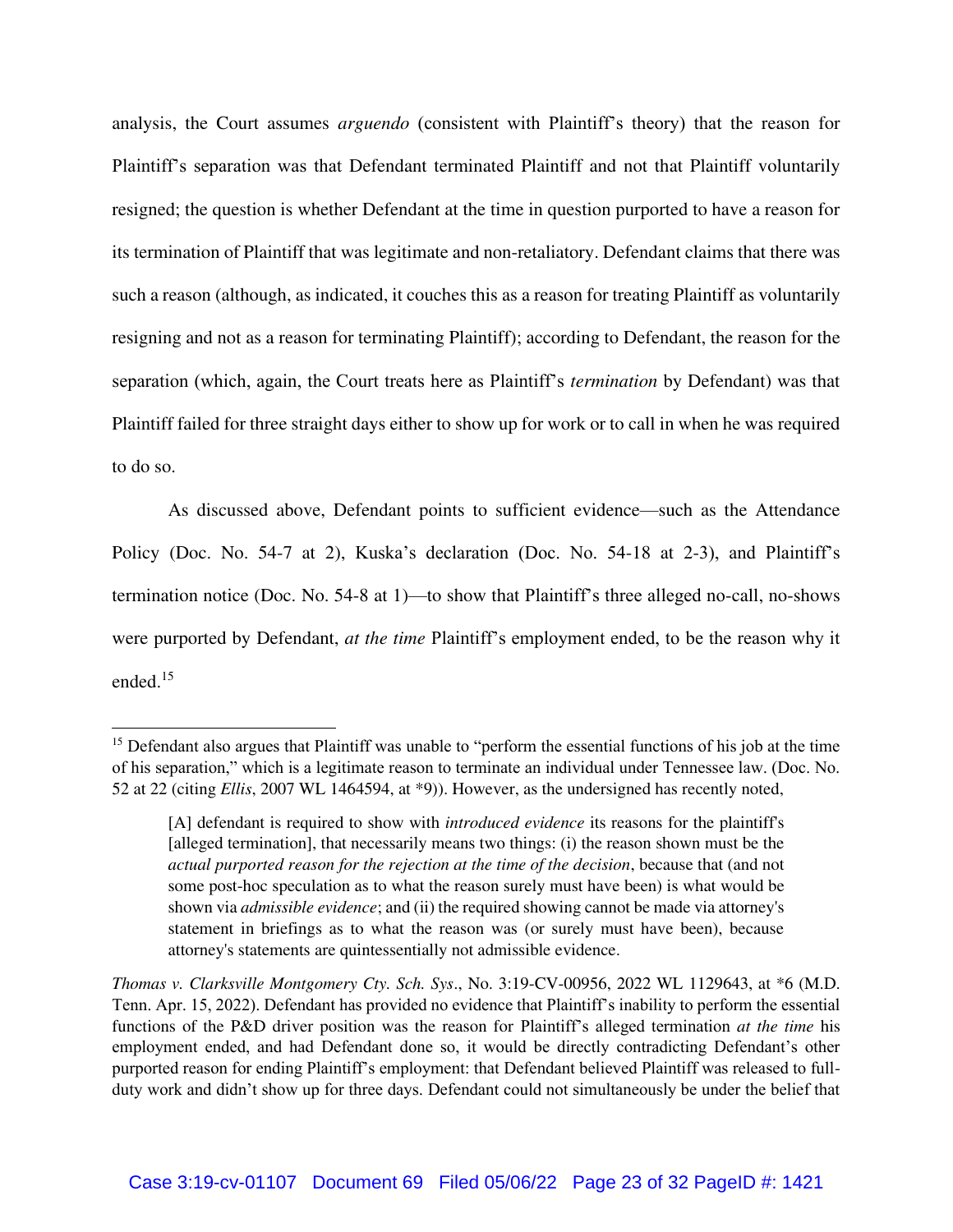Moreover, such a reason is a legitimate and non-retaliatory reason. "The Tennessee Supreme Court has stated repeatedly, if an employer-defendant has a global and neutral policy, i.e. an absenteeism policy, and applies it in a non-discriminatory manner to discharge a plaintiff, no retaliation claim will prevail." *Ellis v. Buzzi Unicem USA*, No. 1:06CV96, 2007 WL 1464594, at \*9 (E.D. Tenn. May 16, 2007), *aff'd*, 293 F. App'x 365 (6th Cir. 2008) (citing *Anderson v. Standard Reg. Co*., 857 S.W.2d 555, 559 (Tenn. 1993) (*abrogated on other grounds*)); *see also Wallace v. Edward W. Sparrow Hosp. Ass'n*, 782 F. App'x 395, 403 (6th Cir. 2019) (holding that twelve unexcused absences was a legitimate, non-discriminatory reason for terminating an individual's employment); *Alexander v. Kellogg USA, Inc*., No. 215CV02158STATMP, 2016 WL 1058110, at \*13 (W.D. Tenn. Mar. 14, 2016), *aff'd*, 674 F. App'x 496 (6th Cir. 2017) ("Furthermore, even if Plaintiff had established a prima facie claim, Kellogg has presented a legitimate non-retaliatory reason for Plaintiff's termination, i.e., noncompliance with its attendance policy. . .").

As Defendant has successfully provided a legitimate, non-retaliatory reason for why Plaintiff was terminated—that Plaintiff did not show up to work for three days on which he was expected to work, without calling in—the analysis moves to step three of *McDonnell Douglas*, at which the burden shifts to Plaintiff to prove that this given reason is pretextual. The undersigned has previously explained,

[O]nce the burden has shifted back to the plaintiff, the plaintiff must show by a preponderance of the evidence each of two components of pretext: that the defendant's reasons (i) were not its true reasons and (ii) were instead actually a pretext for discrimination." *Kirilenko-Ison v. Bd. of Educ. of Danville Indep. Sch*., 974 F.3d 652, 661 (6th Cir. 2020)). To defeat a summary judgment motion in such circumstances, the plaintiff must produce sufficient evidence from which the jury could reasonably reject the defendant's explanation and infer that the defendant

Plaintiff was capable of returning to his full-duty position and that Plaintiff could not perform the essential functions of said position. For these reasons, the Court will not consider Defendant's statement that Plaintiff was unable to perform the essential functions of his position as Defendant's legitimate, non-retaliatory reason for Plaintiff's termination.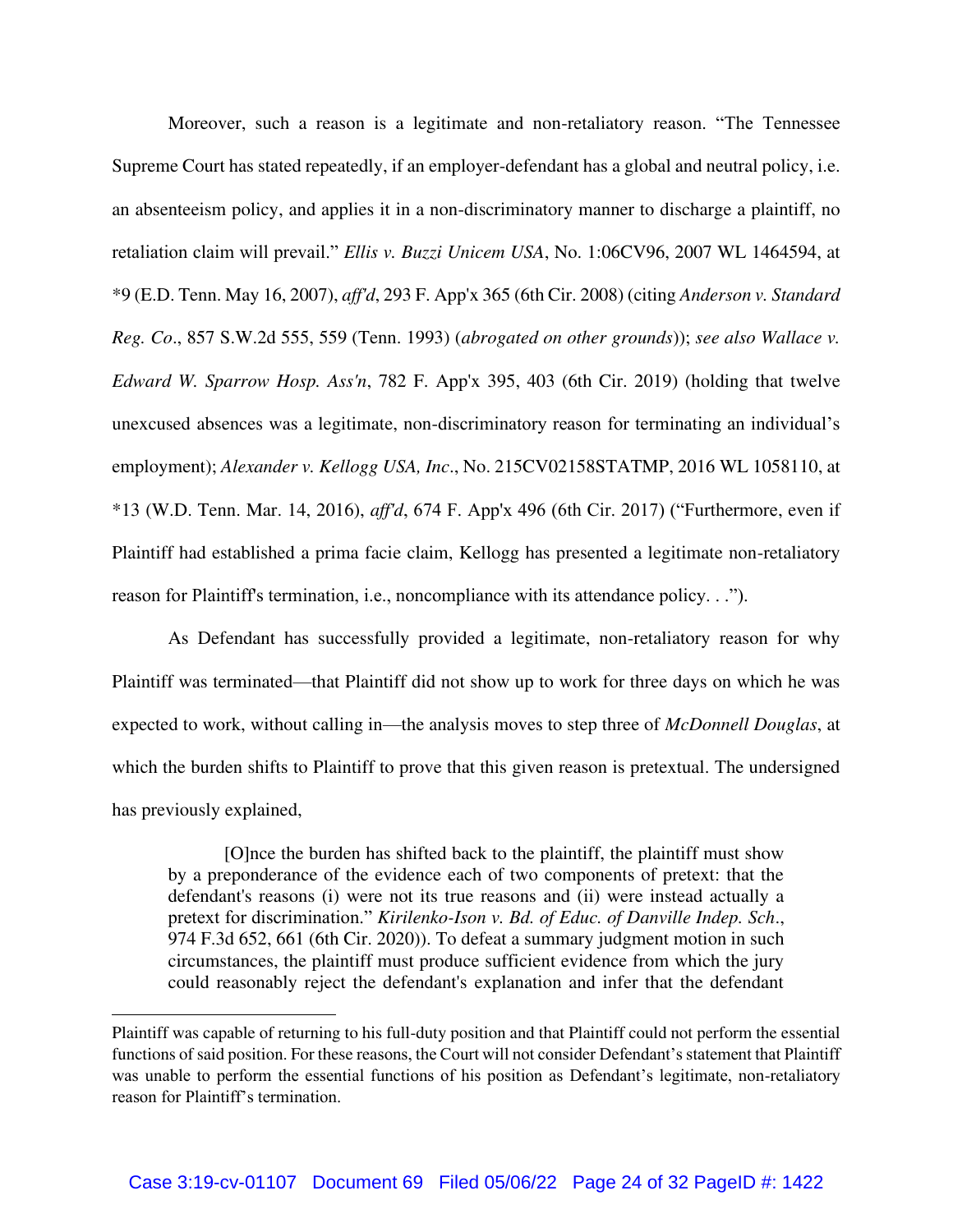intentionally discriminated against him. *Braithwaite v. Tinken Co*., 258 F.3d 488, 493 (6th Cir. 2001).

An employee can show pretext "by offering evidence that (1) the employer's stated reason had no basis in fact, (2) the stated reason did not actually motivate the employer, or (3) the stated reason was insufficient to warrant the adverse employment action." *Loyd v. Saint Joseph Mercy Oakland*, 766 F.3d 580, 590 (6th Cir. 2014).

In some cases, the evidence that the defendant's proffered reason was not the [actual] reason will serve equally as evidence that the real reason was discriminatory, and vice versa. After all, evidence may suggest that the defendant's proffered (non-discriminatory) reason was not the real reason precisely because it suggests that the real reason was discriminatory; likewise, evidence may suggest that the defendant's proffered (non-discriminatory) reason was discriminatory precisely because it suggests that (suspiciously) the proffered reason was not the real reason.

*Benitez v. Tyson Fresh Meats, Inc*., No. 3:18-CV-00491, 2022 WL 58399, at \*20 (M.D. Tenn. Jan.

5, 2022).<sup>16</sup>

...

Though Plaintiff correctly identifies the standard for establishing pretext, it is difficult to identify any substantive argument Plaintiff makes to demonstrate that Defendant's given reason is pretextual. In his Response, Plaintiff has replied to all of Defendant's arguments related to his retaliatory discharge claim in one unorganized section without giving any thought to dividing arguments or evidence to correspond to the portions of Defendant's argument that they are actually meant to address. However, the Court will address, in connection with the issue of pretext, those arguments that it *thinks* Plaintiff may have intended to be relevant to the issue of pretext. Plaintiff first argues (or appears to argue) that Central's reliance on Dr. Baxter's IME report was without "legal justification or status" under Tennessee workers' compensation law. (Doc. No. 60 at 11- 12). Plaintiff then brings up Defendant's initial unwillingness to pay temporary disability benefits.

<sup>&</sup>lt;sup>16</sup> In the original, "[actual]" read "proffered." This was in error, as the undersigned clearly meant "actual" (or "real") here, and the undersigned issued an amended opinion to correct this.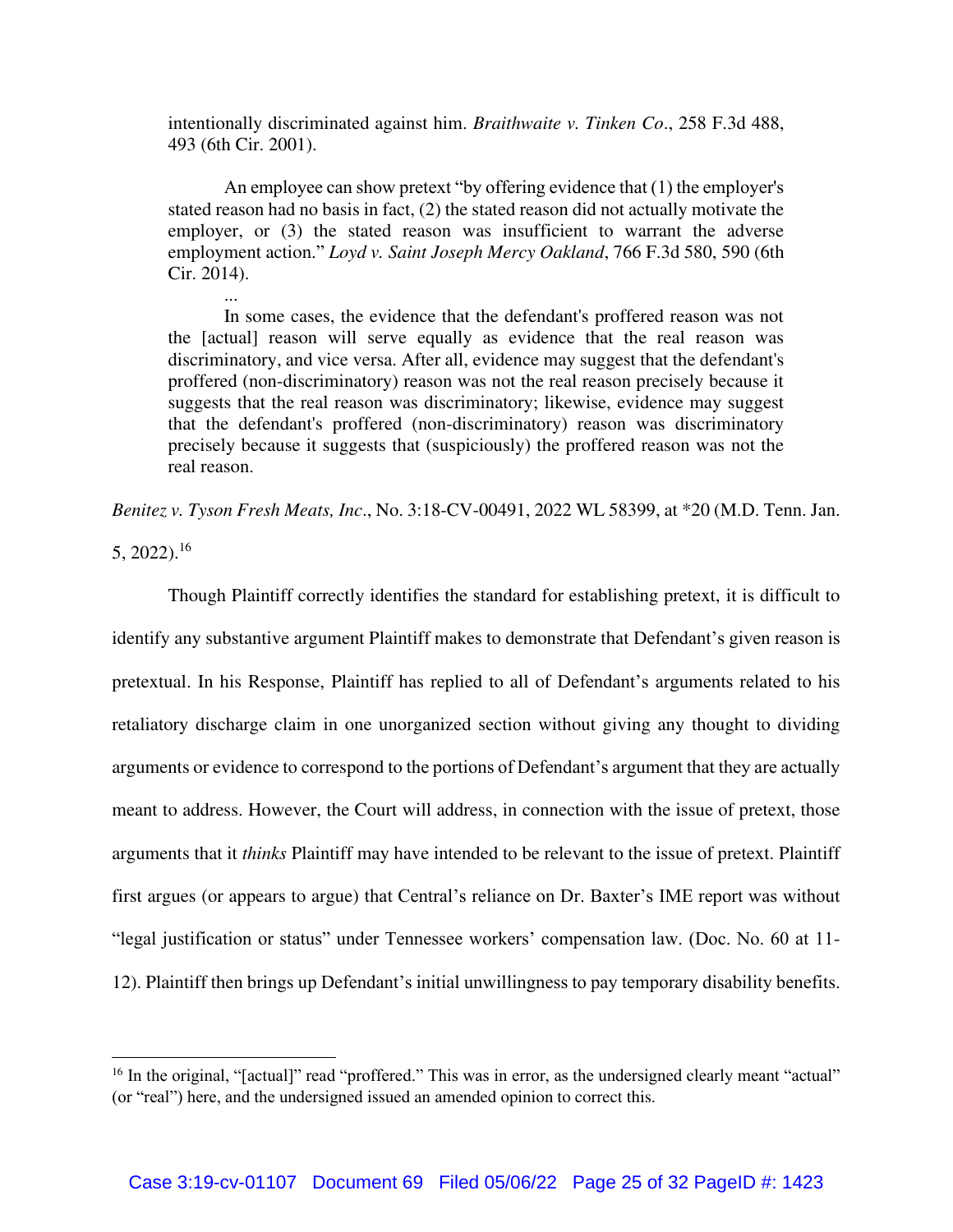(*Id.* at 12-13). Plaintiff may also have intended his previously discussed argument that he was being monitored by Kuska (who was allegedly "waiting" for a reason to terminate him) to also function as an argument for the existence of pretext. (*Id*. at 18). Finally, it seems possible that Plaintiff intended the evidence that Skelley thought Plaintiff was a good worker with no previous disciplinary issues, to also demonstrate pretext. (*Id.* at 16).

 Much of this cited evidence (the reference to the IME report and Defendant's unwillingness to pay disability benefits) seems entirely irrelevant to whether Defendant's reasons for terminating Plaintiff were pretextual. As for the argument that Plaintiff was being monitored, Plaintiff provides no actual evidence of such monitoring, other than the fact that Kuska contacted Plaintiff's supervisor on the days he did not show up to work. (*Id.* at 18). The only argument that appears to be both supported with evidence and potentially relevant to the question of pretext is the argument that Plaintiff was a good worker, which could theoretically act as evidence that Defendant's stated reason for ending Plaintiff's employment was insufficient in light of Plaintiff's positive work history. However, this fragment of evidence certainly falls below the standard of allowing a jury to reject Defendant's legitimate, non-retaliatory reason for Plaintiff's alleged termination, especially because it is very conceivable that even a "good" worker would be terminated for being a no-show three days in a row (at which point the worker would tend to start looking not so good after all).

Accordingly, Defendant prevails at the latter steps of the *McDonnell Douglas* analysis as to Plaintiff's TWCA claim for retaliatory discharge.

### **III. Plaintiff's TDA Claim for Disability Discrimination**

The TDA "prohibits private employers from discriminating against employees 'based solely upon any physical, mental or visual disability of the applicant, unless such disability to some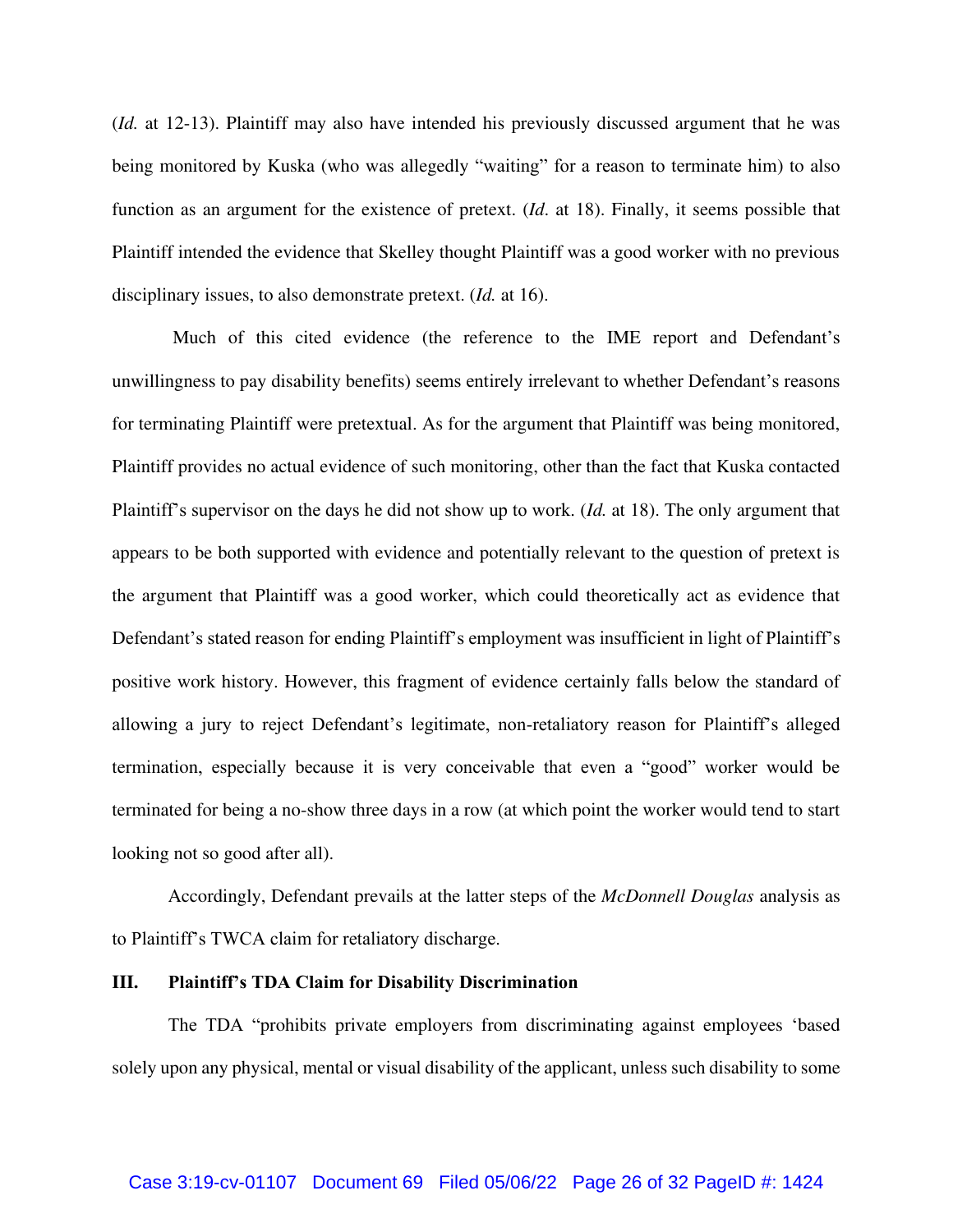degree prevents the applicant from performing the duties required by the employment sought or impairs the performance of the work involved.'" *Bennett v. Nissan N. Am., Inc*., 315 S.W.3d 832, 841 (Tenn. Ct. App. 2009) (quoting Tenn. Code Ann. § 8–50–103(b)). To prevail on a claim of disability discrimination under the TDA, a plaintiff must show "(1) that the individual was qualified for the position; (2) that the individual was disabled; and (3) that the individual suffered an adverse employment action because of that disability." *Id.* (citing *Barnes v. Goodyear Tire & Rubber Co*., 48 S.W.3d 698, 705 (Tenn. 2000), *abrogated on other grounds by Gossett v. Tractor Supply Co.*, 320 S.W.3d 777 (Tenn. 2010)). Under the TDA, to be qualified, an individual "must (1) possess the requisite skill, education, experience, and training for the position; and (2) be able to perform the essential job functions." *Black v. City of Clarksville*, No. M202001580COAR3CV, 2022 WL 122615, at \*5 (Tenn. Ct. App. Jan. 13, 2022). Unlike the ADA, the TDA does not have a "reasonable accommodation" component, meaning, "[i]f a claimant needs an accommodation to be capable of performing the essential functions of the position, the claimant is not considered to be qualified for the job and may not look to the TDA for protection." *Id.* 

As noted above, the Court informed Plaintiff it was considering granting summary judgment *sua sponte as to* his TDA claim on the grounds that he could not raise a genuine issue <sup>17</sup> as to the first element, *i.e.*, that Plaintiff was qualified to perform the essential functions of the job.

<sup>&</sup>lt;sup>17</sup> As noted above, Tennessee disability discrimination claims do not have reasonable accommodation requirements. *See Black*, 2022 WL 122615, at \*5. Otherwise, "[b]oth federal and Tennessee disability discrimination actions require the same analysis." *Nance v. Goodyear Tire & Rubber Co*., 527 F.3d 539, 553 n.5 (6th Cir. 2008) (citation omitted). This means that the *McDonnell Douglas* burden-shifting framework applies to claims of disability discrimination under the TDA if they are premised on indirect evidence. As with his other claims, Plaintiff does not purport to have direct evidence of disability discrimination, and the Court did not find any in its review. Thus, Plaintiff's TDA claim will proceed under the *McDonnell Douglas* framework. The Court here is considering granting summary judgment *sua sponte*  based only on the results of the first step of the framework, *i.e.,* Plaintiff's ability to establish an indirectevidence *prima facie* case of disability discrimination under the TDA.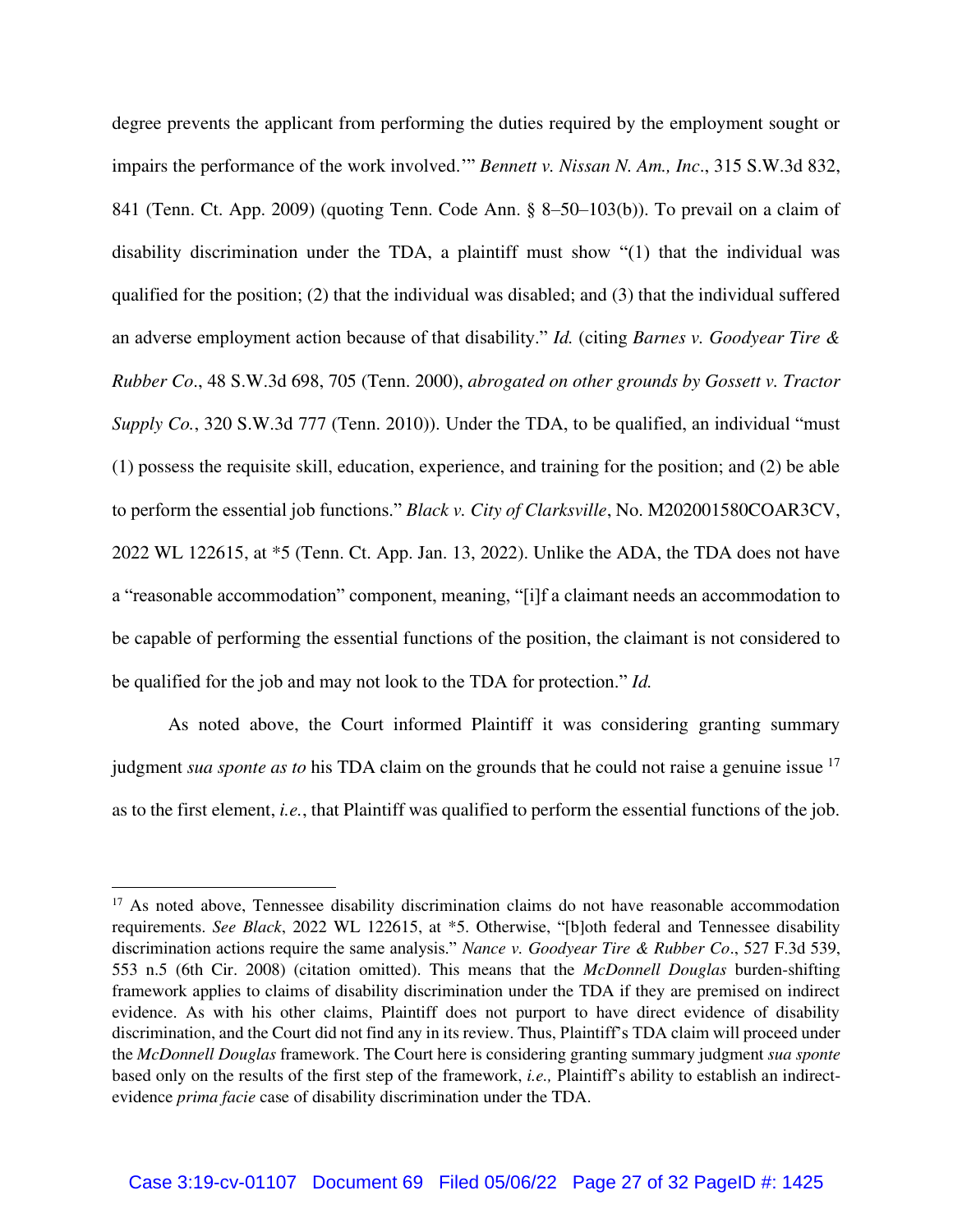(Doc. No.  $66$ ).<sup>18</sup> As for why it was skeptical that Plaintiff could make a sufficient evidentiary showing of being qualified to perform the P&D driver position, the Court notes that Plaintiff accepted as undisputed the following fact from Defendant's Statement of Undisputed Material Facts: "At the time of Plaintiff's separation, he was unable to drive a truck or perform the essential functions of his job due to his medical restrictions and limitations." (Doc. No. 61 at 23). The Court also notes that Plaintiff's Complaint states that although he was not capable of performing the essential functions of his employment at the time of his separation, he would be thus capable "once he was able to complete the medically necessary treatment." (Doc. No. 29 at 7). In addition, Plaintiff testified that at the time of his separation in December 2018, he was not able to drive a truck, which as noted in the previous discussion of Plaintiff's ADA claim is an essential function of his position as a P&D driver. (Doc. No. 54-1 at 40-41).

Plaintiff argues that "the conflicting positions Defendant takes" create a genuine dispute as to whether or not he could perform the essential functions of the P&D driver position at the time of his alleged termination. (Doc. No. 67 at 17). Plaintiff cites to Kuska's deposition where Kuska notes that Plaintiff stopped receiving "comp benefits because he had been released to his regular duties." (Doc. No. 68-17 at 14). Plaintiff also cites to an email from Kuska to Dodson on December 18, 2018, which states that Plaintiff was released to return to work in a full-duty status. (Doc. No.

<sup>&</sup>lt;sup>18</sup> The Court herein is considering summary judgment for Defendant on Plaintiff's TDA claim on a basis that mirrors the one advanced in Defendant's Motion as to Plaintiff's ADA claim: that Plaintiff cannot raise a genuine issue as to whether he is a qualified individual, because he cannot show that he could complete the essential functions of the P&D driver position. And as discussed above, Plaintiff failed to even address Defendant's argument related to his ability to perform the essential functions of his position. However, consistent with the Sixth Circuit's approach to courts' raising *sua sponte* grounds for summary judgment, the Court provided Plaintiff with an additional opportunity to provide responsive briefing as to the TDA claim only. As a result, Plaintiff did provide responsive briefing to the Court's *sua sponte* notice that it was unsure whether Plaintiff had sufficient evidence to reach a jury on the issue of whether he was a qualified individual under the TDA, even though he failed to respond to Defendant's similar argument made earlier with respect to Plaintiff's ADA claim.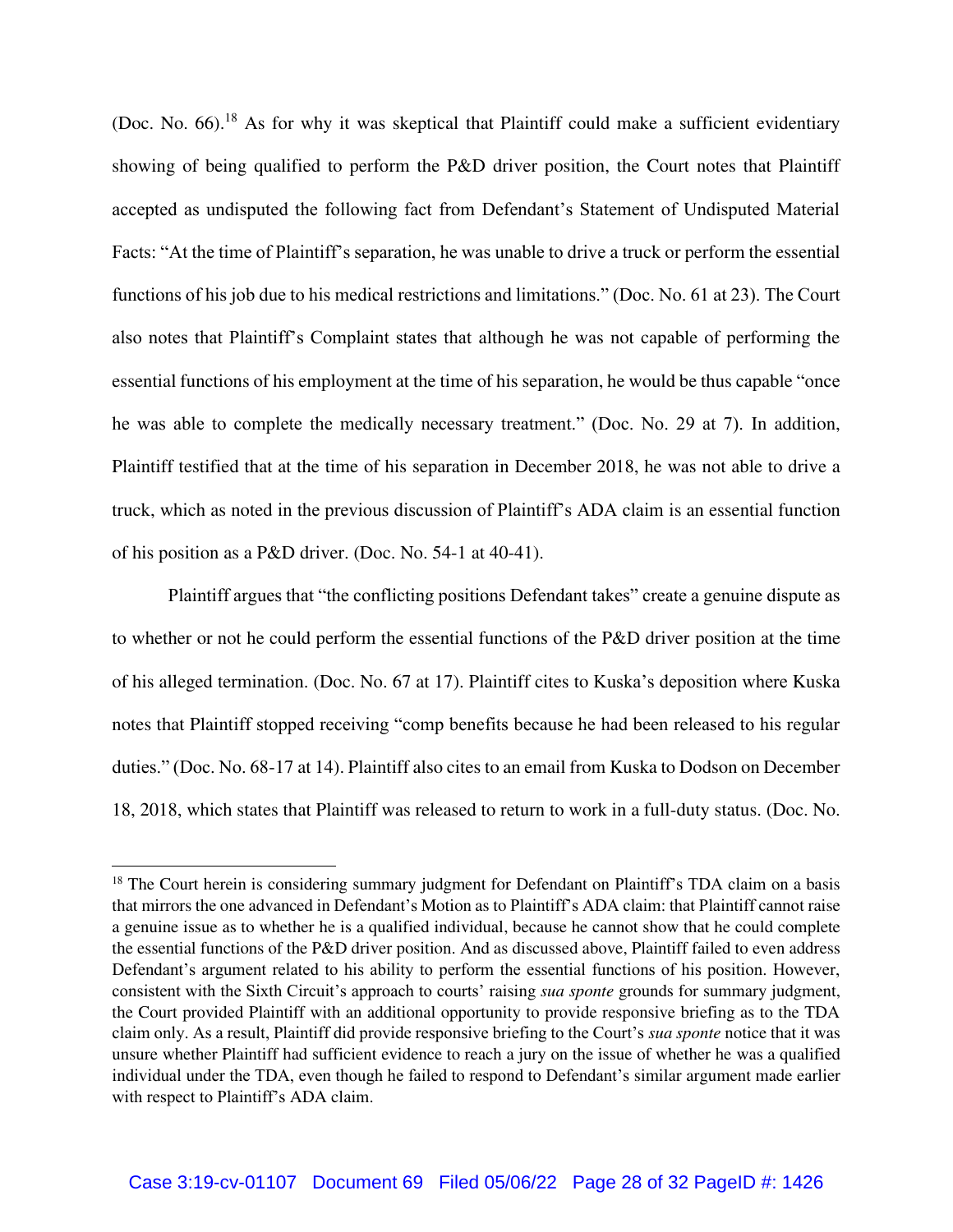68-4 at 2). Plaintiff additionally argues that though he "was still disabled" at the time he received the call from Gehringer purporting to release him to full-duty work, he is entitled to "an inference that he would have been able to perform the essential functions of his employment position even though he was disabled." (Doc. No. 67 at 18-19).

To support his argument, Plaintiff cites to this Court's opinion in *Stinson v. Nissan North America, Inc.*, which involved a plaintiff with an "outstretched reaching" restriction due to a shoulder injury, who continued to work at his position with no issues after receiving the restriction. No. 3:18-CV-0145, 2019 WL 6174841, at \*1 (M.D. Tenn. Nov. 20, 2019). Plaintiff argues that he is "entitled to the inference that he would have been able to successfully return to work in spite of his restrictions just as Mr. Stinson did." (Doc. No. 67 at 20). However, this argument misunderstands the Court's holding. In *Stinson*, this Court held that the plaintiff had raised a genuine issue of material fact "as to whether the essential functions of [Stinson's] job were outside his work restrictions" and that "[t]hose issues of fact preclude summary judgment for [the d]efendant on the basis that [the p]laintiff was not 'otherwise qualified.'" 2019 WL 6174841, at \*12. Additionally, the Court grounded this holding on the fact that the plaintiff in *Stinson* had produced evidence showing he had performed his job for ten years with no complaints *after*  receiving his injury restrictions.

 The facts in the present case are starkly different. Here, it is undisputed that Plaintiff had not performed any of the job duties of a P&D driver from the date of his injury through the end of his employment. (Doc. No. 61 at 23). Moreover, unlike *Stinson*, the present case does not involve a dispute as to whether Plaintiff's restricted activities (driving and lifting) are actually essential functions of the P&D driver position, rather the dispute here is whether Plaintiff could perform those essential functions in spite of his restrictions (or with his restrictions lifted). Finally, a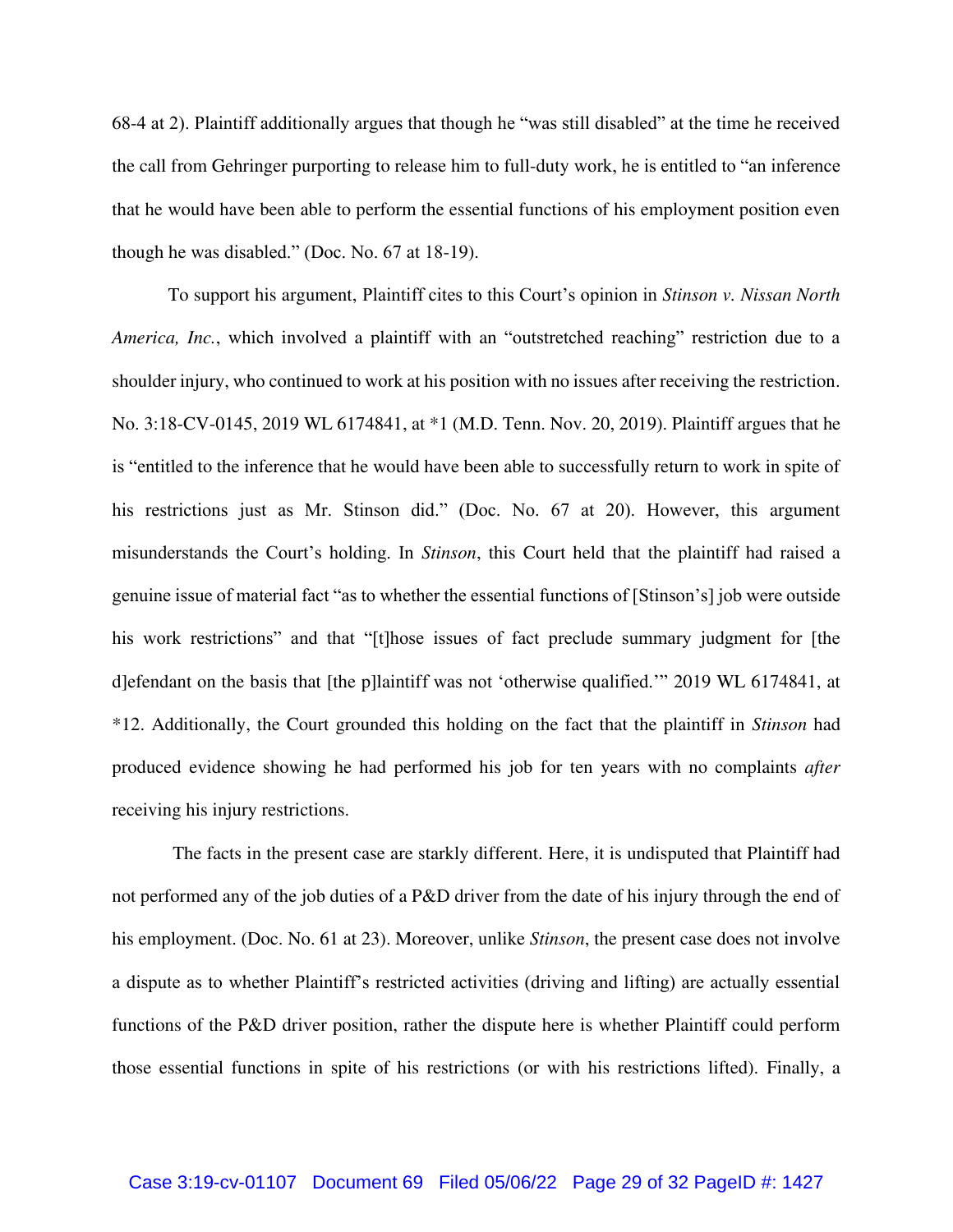plaintiff's desire to return to work or belief that they could perform the job in spite of restrictions or disability does not make a plaintiff a qualified individual under the TDA. *See Black*, 2022 WL 122615, at \*8 (citing *Koshinski v. Decatur Foundry, Inc*., 177 F.3d 599, 603 (7th Cir. 1999) ("Koshinski may have shown that he wanted to return to work despite the risk of pain and harm, but that is not the test. He had to show that he was qualified to do the job."))

Moreover, Plaintiff's contention that he was a qualified individual under the TDA because the Court should infer he could perform the essential functions of the P&D driver position contradicts Plaintiff's own repeated acknowledgments that he was unable to perform the essential functions of the position. And the Tennessee courts have previously held that a plaintiff's evidence that she could perform a job can be "entirely discredited by her own prior statements." *Black*, 2022 WL 122615, at \*8; *see also Taylor v. AutoAlliance Intern. Inc.*, No. 08-cv-11318, 2009 WL 2591533, at \*7 (E.D. Mich. Aug. 24, 2009) ("Plaintiff's personal belief is insufficient to create a question of material fact when severely undermined by her own previous statements. . . .") (cited positively by *Black*, No. M202001580COAR3CV, at \*7); *Hilliard v. Dolgencorp, LLC*, No. E201800312COAR3CV, 2019 WL 1377263, at \*14 (Tenn. Ct. App. Mar. 26, 2019) ("Plaintiff admitted that she cannot perform the essential job function . . . [and a]s such, Plaintiff has failed to show that she is qualified for the position of store manager.").

And Plaintiff's evidence that he could perform the essential functions of the P&D driver position is minimal to begin with. The only such evidence to which he points is various statements from Kuska, who was himself relying on information from Cherokee that Plaintiff had been released to full-duty. Kuska is not a medical professional and, for that matter, not Plaintiff's work supervisor. He is simply the individual with Defendant responsible for processing workers' compensation claims. (Doc. Nos. 60 at 14; 64 at 16). Kuska's statements alone, when contrasted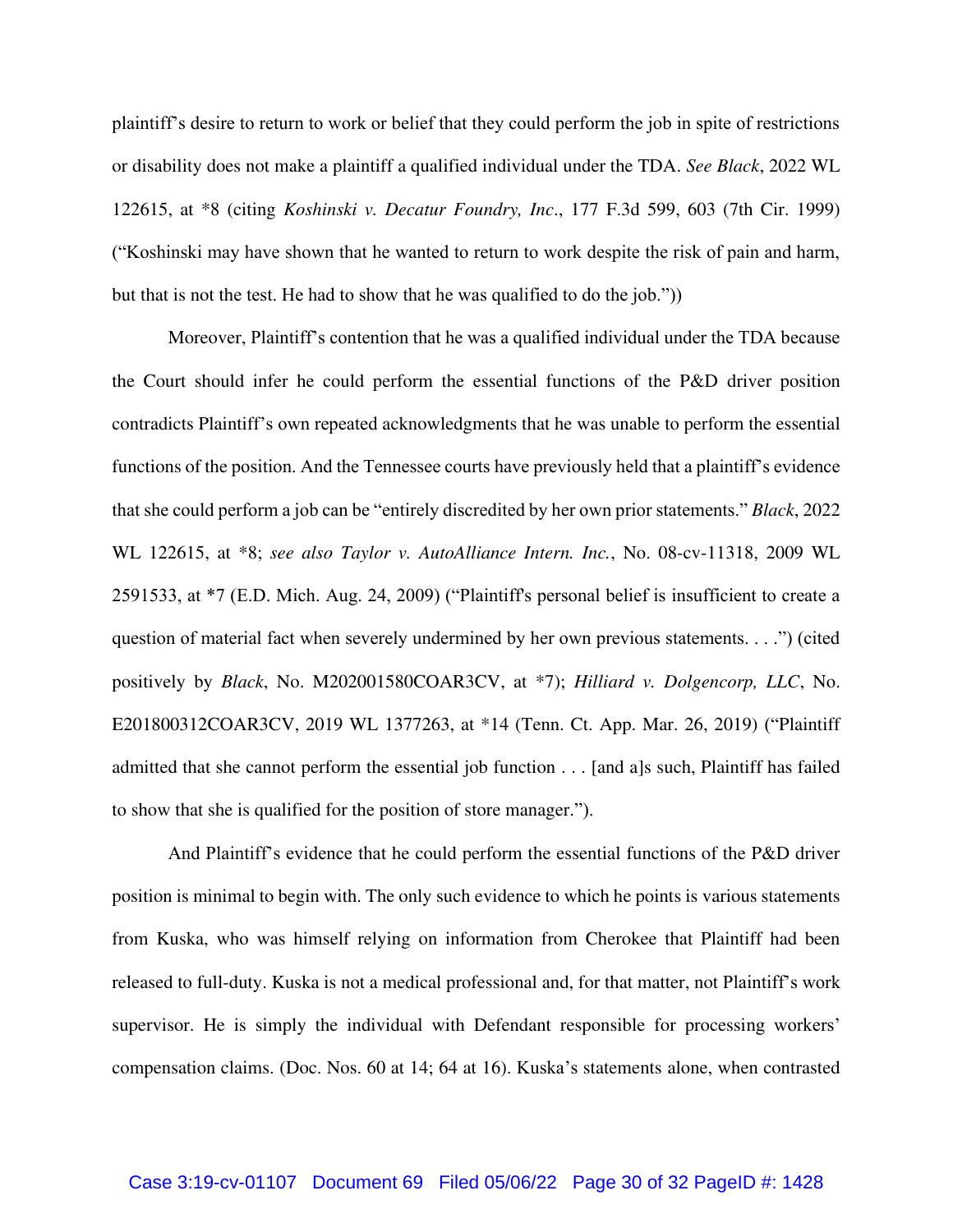with the numerous admissions from Plaintiff that he could not perform the essential functions of his position, are insufficient to raise a genuine dispute as to the question of whether Plaintiff could perform the essential functions of a P&D driver. *See Scott v. Harris,* 550 U.S. 372, 379–80 (2007) ("When opposing parties tell two different stories, one of which is blatantly contradicted by the record, so that no reasonable jury could believe it, a court should not adopt that version of the facts for purposes of ruling on a motion for summary judgment."). Even in the very brief where Plaintiff is meant to be defending the notion that he is a qualified individual under the TDA because (supposedly) he could perform the essential functions of the P&D driver position, Plaintiff appears to acknowledge that he was, in fact, not able to perform the essential functions. In his TDA brief, Plaintiff notes that he was "not at MMI ["Maximum Medical Improvement"] for his back on December 18, 2018, because he had received no treatment for his back" (Doc. No. 67 at 12), and that it was "Plaintiff's opinion that he was unable to perform the essential duties of a P&D driver during 2018." (*Id.* at 17).

For these reasons, the Court finds that Plaintiff has failed to carry his burden of showing that a reasonable jury could find that he was a qualified individual under the TDA. Accordingly, the Court will grant summary judgment as to Plaintiff's TDA claim *sua sponte*.

#### **CONCLUSION**

Defendant's Motion sought summary judgment with respect to two (and only two) of Plaintiff's causes of action: his claim for ADA disability discrimination and his claim for TWCA retaliatory discharge. For the reasons stated herein, the Motion will be **GRANTED,** and summary judgment will be entered in Defendant's favor on Plaintiff's claim for ADA disability discrimination and Plaintiff's claim for TWCA retaliatory discharge.